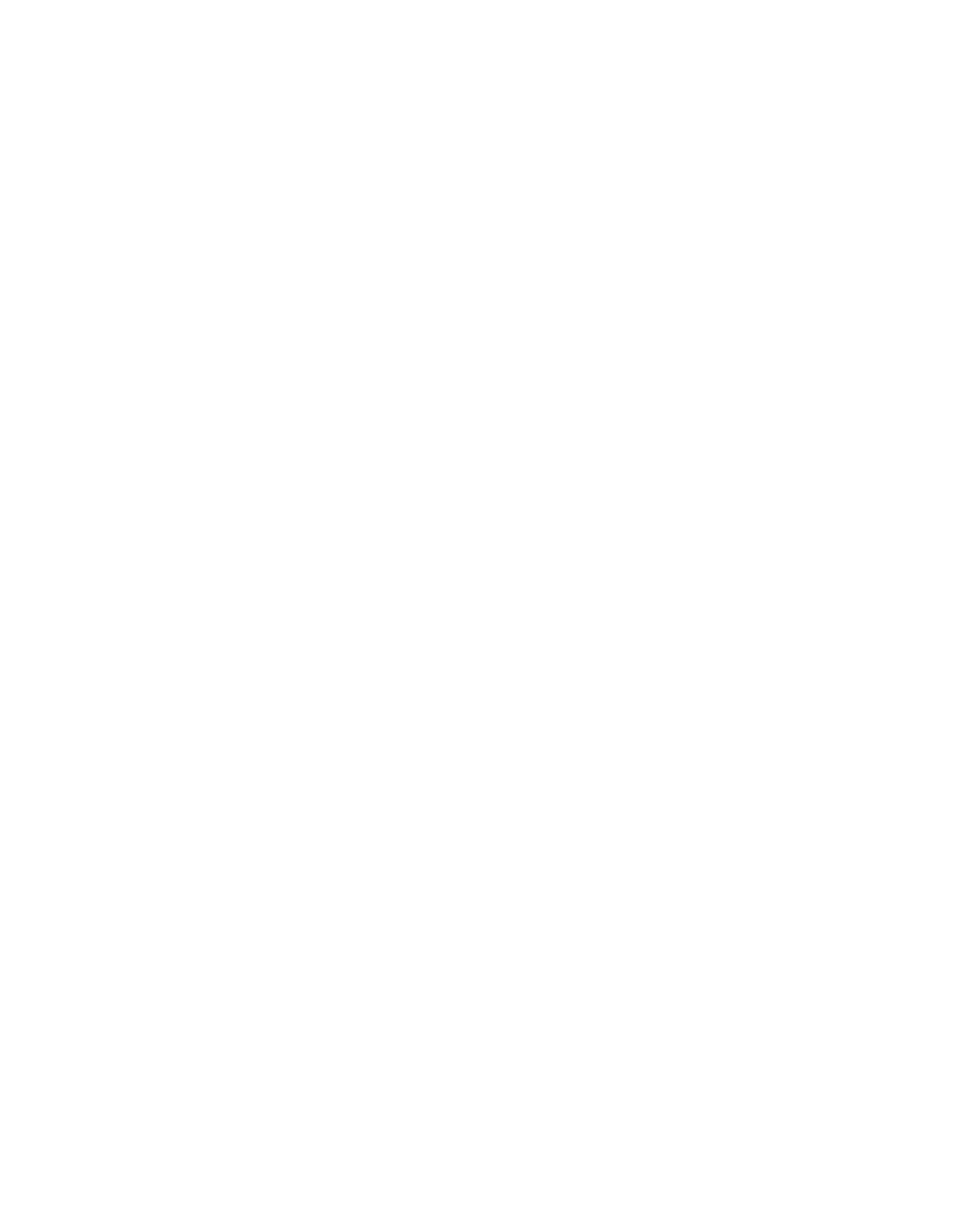### **Table of contents**

| Modular construction could scale to an industry that represents<br>more than \$100 billion in US and European real estate,                                   |
|--------------------------------------------------------------------------------------------------------------------------------------------------------------|
| Modular construction encompasses a variety of methods. 7                                                                                                     |
| Modular construction can cut schedule by 20-50 percent<br>and costs by 20 percent $\ldots \ldots \ldots \ldots \ldots \ldots \ldots \ldots \ldots \ldots$ 10 |
| Labor dynamics and demand are at the top of the list of<br>factors driving adoption of modular construction  19                                              |
| Many markets worldwide have the conditions in place for<br>modular construction to take root 21                                                              |
| Modularization can disrupt the construction and real-estate                                                                                                  |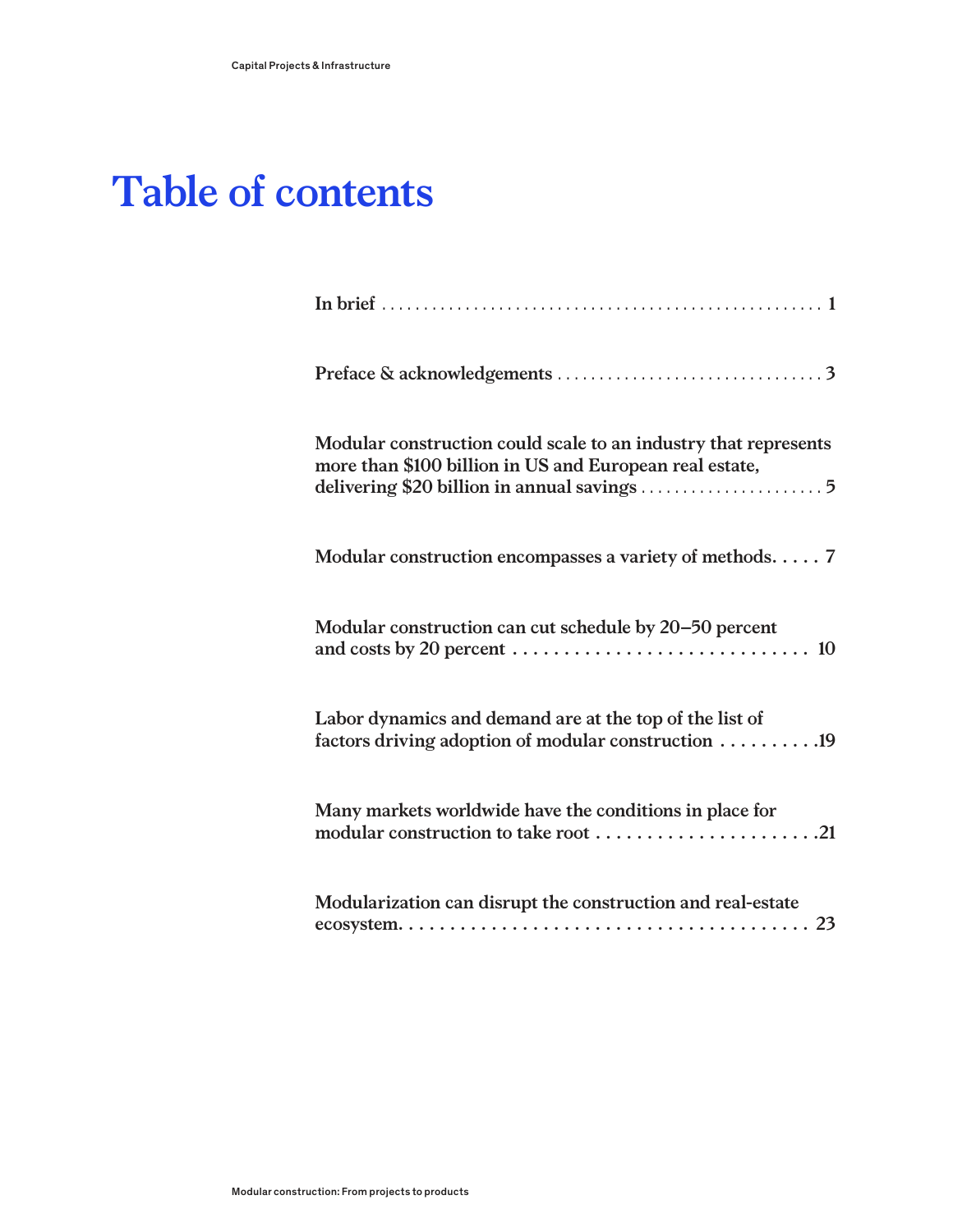### **In brief**

For decades, construction has lagged other sectors in productivity performance. Now there is an opportunity for a step change: shifting many aspects of building activity away from traditional onsite projects to offsite manufacturing-style production. While modular (or prefabricated) construction is not a new concept, it is attracting a fresh wave of interest and investment on the back of changes in the technological and economic environment. This research quantifies the potential benefits, explores the challenges, and looks at whether, this time, modular construction will have a more widespread and sustainable impact. Among our findings:

- As one of the largest sectors globally, a profound shift in construction can have major impact. Recent modular projects have already established a solid track record of accelerating project timelines by 20–50 percent. The approach also has the potential to yield significant cost savings, although that is still more the exception than the norm today. Our analysis suggests that leading real estate players that are prepared to make the shift and optimize for scale will be able to realize more than 20 percent in construction cost savings, particularly as everyone involved moves up the learning curve. Under moderate assumptions of penetration, the market value for modular in new real-estate construction alone could reach \$130 billion in Europe and the United States by 2030.
- Prefabricated housing has achieved a sustainable foothold in only a few places, including Scandinavia and Japan. It has been in and out of favor in markets such as the United States and the United Kingdom since the post-war era. Yet there is reason to believe the current revival could be different. The industry is adopting new materials as

well as digital technologies that enhance design capabilities and variability, improve precision and productivity in manufacturing, and facilitate logistics. Countering the old reputation of prefabricated housing as an ugly, cheap, poor-quality option, some builders are focusing on sustainability, aesthetics, and the higher end of the market.

- Multiple factors determine whether a given market is likely to embrace modular construction. The two biggest determinants are real estate demand and the availability and relative costs of skilled construction labor. In places such as the US West Coast, the southern part of the United Kingdom, Australia's East Coast, and Germany's major cities, labor shortages and large-scale unmet demand for housing intersect, making this model particularly relevant.
- Capturing the full cost and productivity benefits of modular construction is not a straightforward proposition. It requires carefully optimizing the choice of materials; finding the right solution between 2D panels, 3D modules, and hybrid designs; and mastering challenges in design, manufacturing, technology, logistics, and assembly. It also depends on whether builders operate in a market where they can achieve scale and repeatability. Public owners and regulators can facilitate a shift in the industry structure, too.
- In many countries, modular construction is still very much an outlier. But there are strong signs of what could be a genuine broad-scale disruption in the making. It is already drawing in new competitors—and it will most likely create new winners and losers across the entire real estate and construction ecosystem.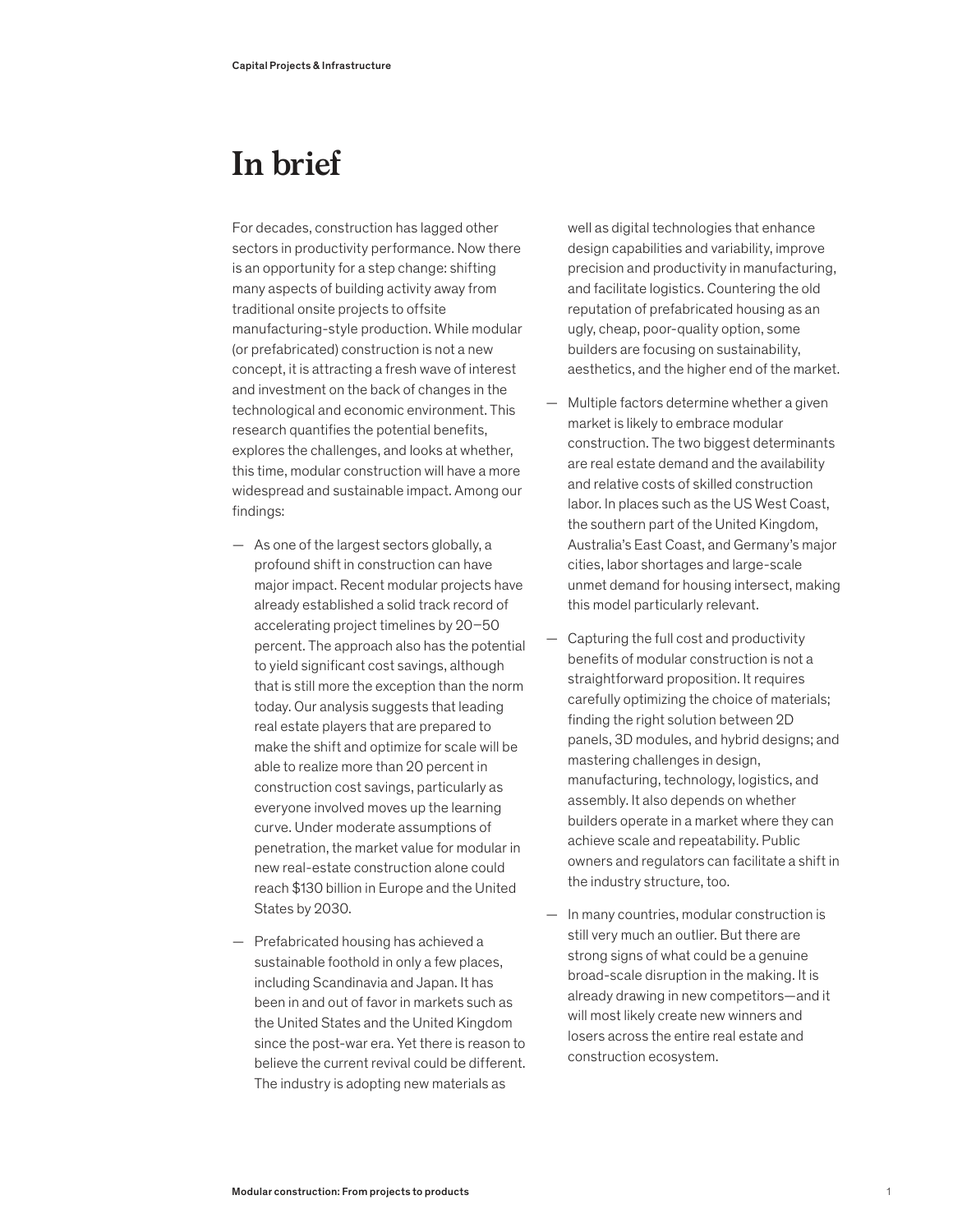## **Modular construction's time may have finally come**

### **The benefits**

Modular construction can speed construction by as much as

**50%**

In the right environment and trade-offs, it can cut costs by

**20%**

### **The opportunity**

Modular construction could claim

**\$130B**

of the market by 2030 in U.S./Europe at moderate penetration, delivering annual cost savings of

**\$22B**

This would help fill a

**\$1 .6T** productivity gap identified in 2017



### **Driving demand**

Labor and housing shortages are the biggest predictors of where modular construction can gain traction



e.g. Australia, UK, Singapore, U.S. West Coast

### **All industry participants will need to make big changes**



Modular manufacturers: Scale and optimize



**Developers: Productize and partner** 



**Materials suppliers:** Prepare for a shift in products and go-to-market; or enter the space



**Public sector:** Bundle pipelines and update building codes



Engineering & construction firms: Preempt commoditization



**Investors:** Seek to understand new opportunities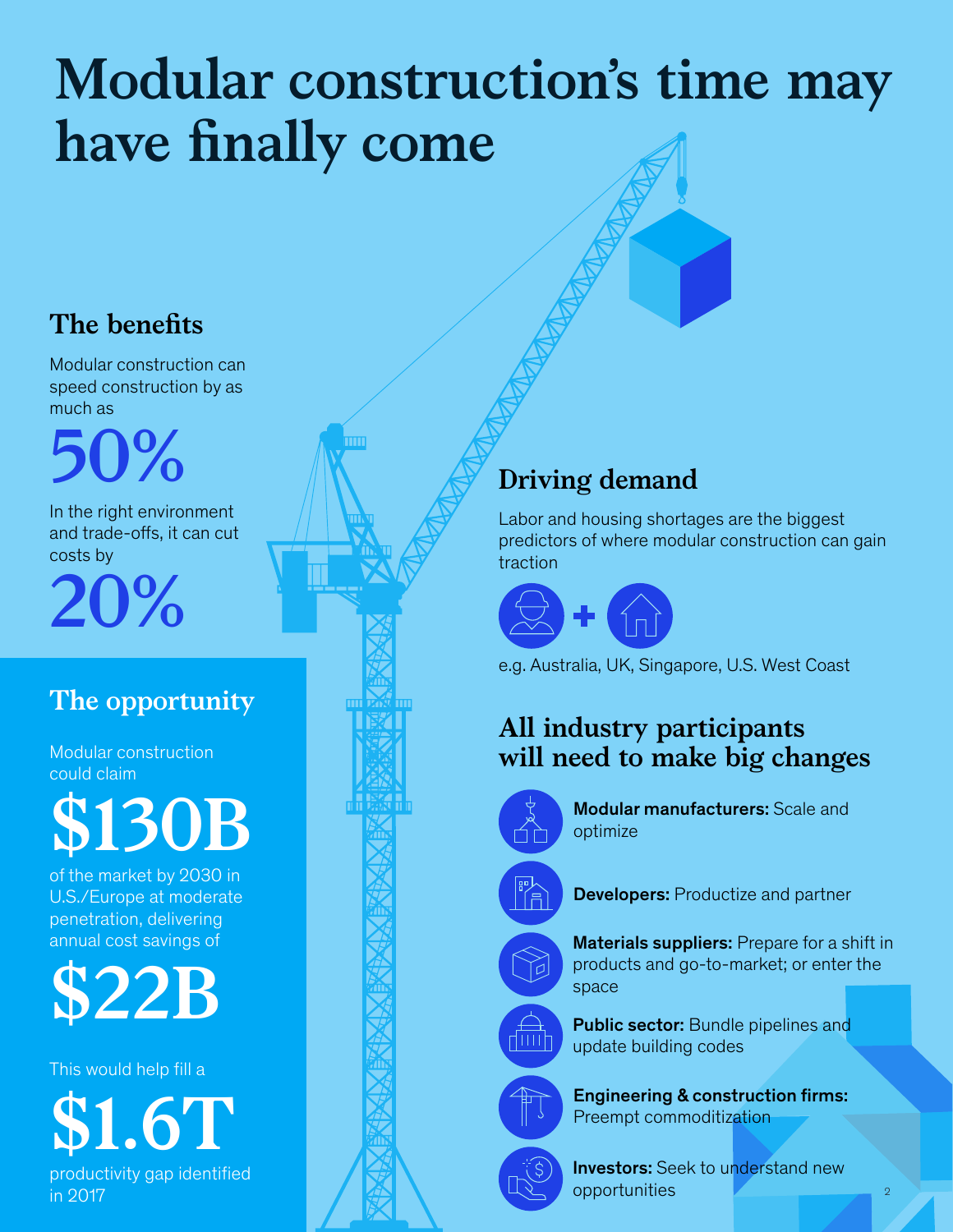Capital Projects & Infrastructure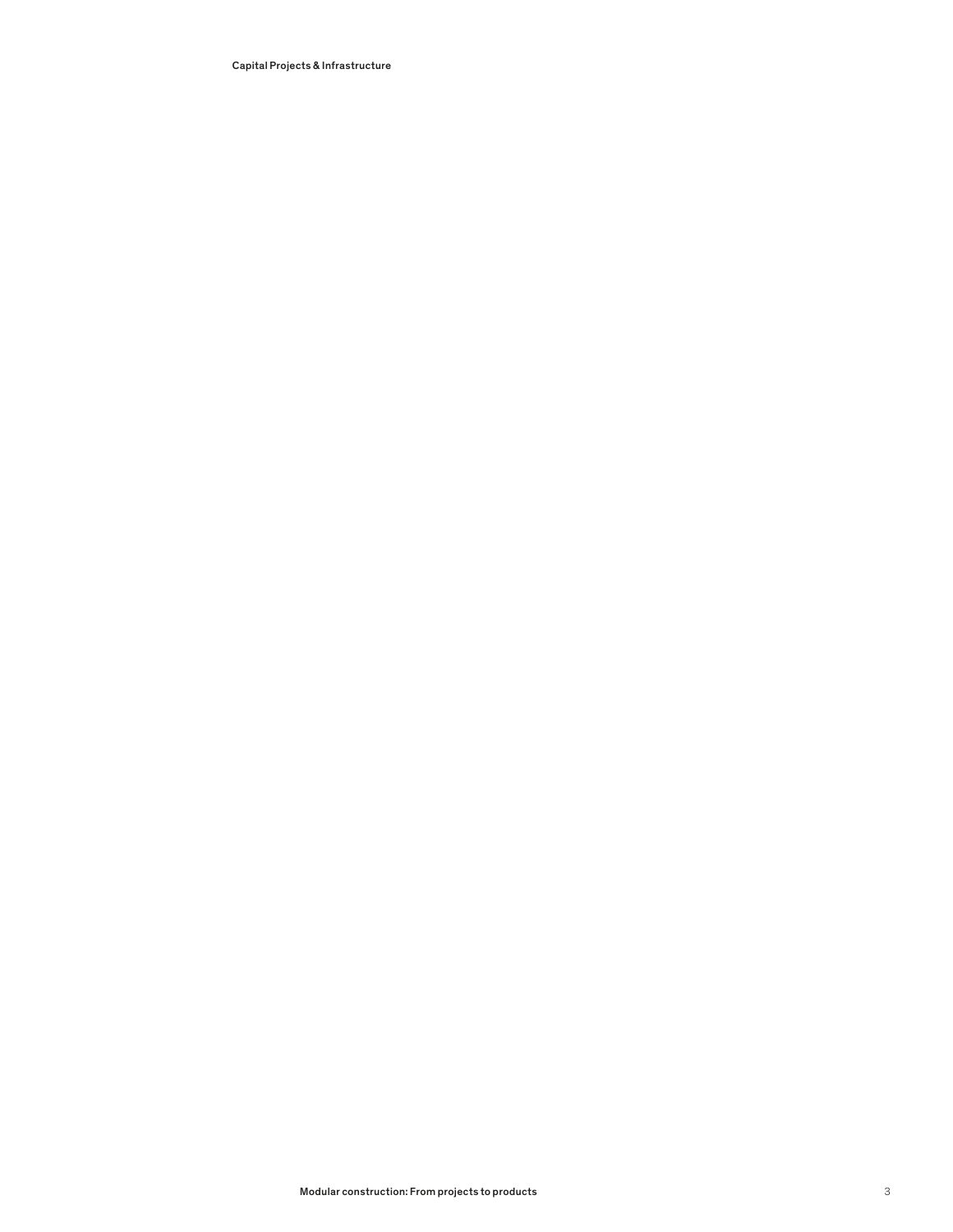### **Preface & acknowledgements**

This work builds on previous analysis of the construction industry's productivity challenges and the levers that can help deliver it. It focuses on the impact that modular construction can have on the real-estate industry. However, this is just one of the areas which can be impacted, and the disruptive elements discussed here apply throughout the construction industry.

This research was led for McKinsey by Jan Mischke, a McKinsey Global Institute (MGI) partner based in Zurich; Nick Bertram, an associate partner in London; Gernot Strube, a senior partner in Munich; Jonathan Woetzel, a senior partner and MGI director in Shanghai; Steffen Fuchs, a senior partner in Dallas; and Robert Palter, a senior partner in Toronto. The project team was led by Barty Pleydell-Bouverie and comprised Hege Larsen, James McGeorge, Josh Southern and Priyanka Kamra, all based in London, and Bernardo Lara in Costa Rica.

Many McKinsey colleagues provided helpful input and advice, including Sergey Asvadurov, Jose Luis Blanco, Dominique Christ, Marion Duriez, Stephan Eibl, Christophe Francois, Nicklas Garemo,

Lasmar Hadj Belgacem, Tony Hansen, Ivan Jelic, Tomasz Jurkanis, Praveen Matta, Andrey Mironenko, Maria João Ribeirinho, Gaulthier de Robillard, David Rockhill, Mukund Sridhar, Erik Sjödin, and Paul Zoghbi.

For their input and insightful discussions with us, many thanks go to Bruno Balbinot, Ambar; John Buongiorno, the Axis Group; Cesar Ramirez-Martinell, Barcelona Housing Systems; Graham Cleland, Berkley Group; Mats Williamson, NRC Group; Jerome Smalley, BluePrint Robotics; Stefan Bögl, Max Bögl; Marcus Hedman, BoKlok; Jamie Johnstone, Bryden Wood; Nate Willey, Cortland Partners; Jan-Hendrik Goldbeck, Goldbeck; Joseph Schottland, Innovatus; Stephen Jeffrey, Mace; Tom Hardiman, Modular Building Institute; Frédéric Augier, Nexity; Randy Miller, RAD Urban; Natalie Somekh; Mark Skender and Todd Andrik, Skender; Ryan E. Smith, School of Design & Construction, Washington State University; Paul Larkin and Barry O'Neill, WE-Link; and Rainer Bareiss, Züblin.

We are grateful for all the input we have received, but the final report is ours, and all errors are our own.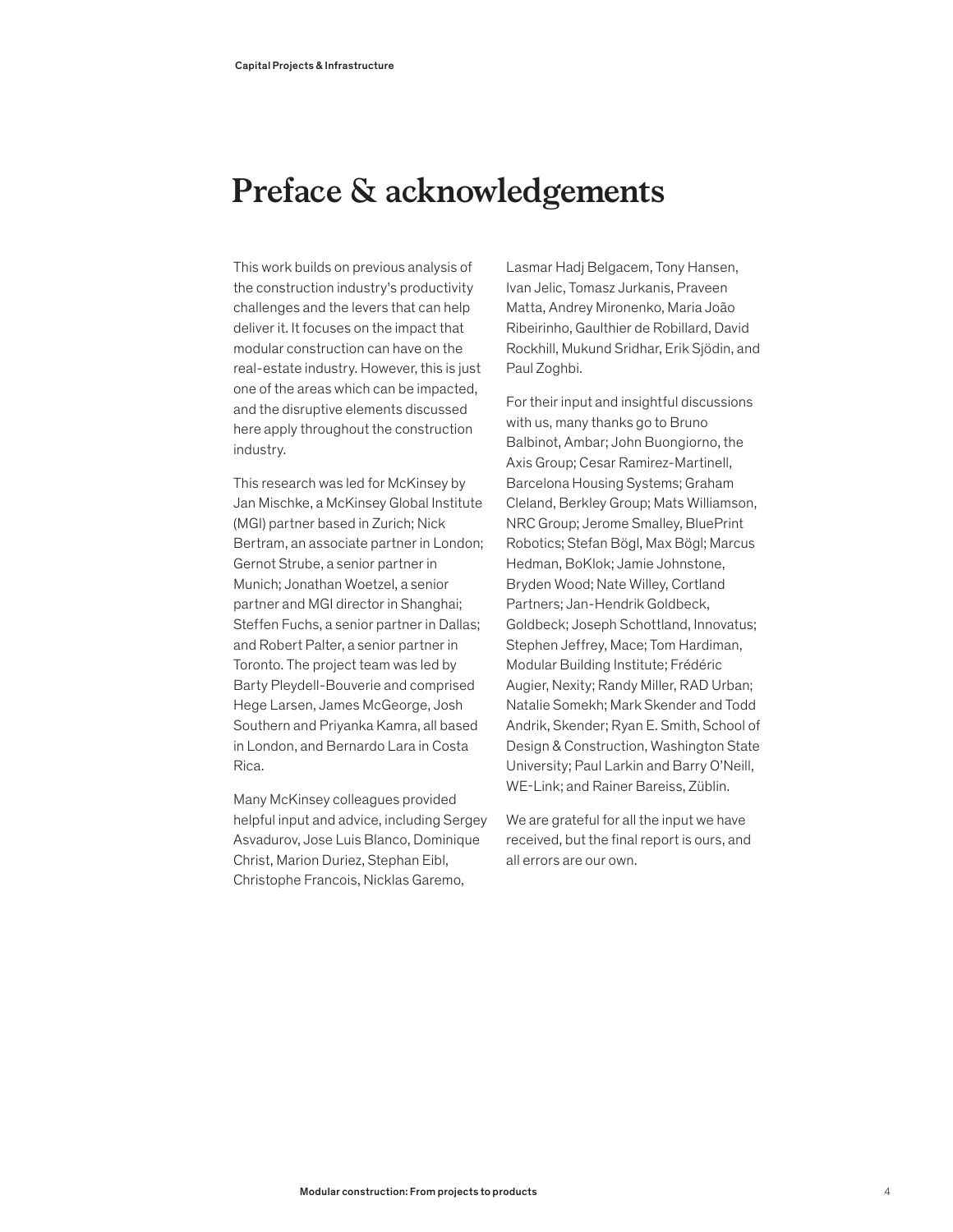### **Modular construction: From projects to products**

In 2017, the McKinsey Global Institute and McKinsey's Capital Projects & Infrastructure Practice published research analyzing the construction sector's stagnant productivity growth and outlining ways to jump-start it. The report put forward seven strategies to improve productivity by up to 60 percent. Collectively, they could generate \$1.6 trillion in value—enough to fund roughly half of the world's infrastructure spending.<sup>1</sup>

Our work also pointed to an even bigger long-term opportunity: shifting to a modular construction model based on more efficient manufacturing-style production systems and pre-fabricated components. While this has been tried before in various guises, it has never achieved full scale, nor demonstrated the revolutionary productivity gains it should be capable of.

There is mounting evidence that this disruption is now happening. Many of our construction, real-estate, and infrastructure clients are already adopting a more industrialized model, or developing strategies on how they can do so. Similarly, in a recent report on modern methods of construction in the United Kingdom,<sup>2</sup> 40 percent of home builders surveyed said that they were already investing in manufacturing facilities or intended to do so in the near future. Earlier this year, Katerra, a US modular construction supplier, announced a round of funding from Softbank that took its estimated overall value above \$4 billion.

These are promising signs of a trend that we believe has staying power and growth potential. This report delves deeper into the concepts of production systems and modular construction as they apply to the real-estate market. We examine the potential benefits, best practices, what it will take for wider adoption, and potential ecosystem disruptions emanating from the shift.

#### **Modular construction could scale to an industry that represents more than \$100 billion in US and European real estate, delivering \$20 billion in annual savings**

Modular construction, when optimized and capably delivered, can demonstrate a series of benefits over traditional construction for appropriate projects. We examine these in more detail later, but briefly they include:

- i. Reduced build cost and overall lifetime cost of the building—while these are not always demonstrated, we will discuss ways to unlock such savings
- ii. Accelerated build schedules

<sup>1</sup>*Reinventing construction: A route to higher productivity*, McKinsey Global Institute and McKinsey's Capital Projects & Infrastructure Practice, February 2017, McKinsey.com.

<sup>2</sup>*Modern methods of construction: Who's doing what?*, NHBC Foundation & Cast, November 2018, nhbcfoundation.org.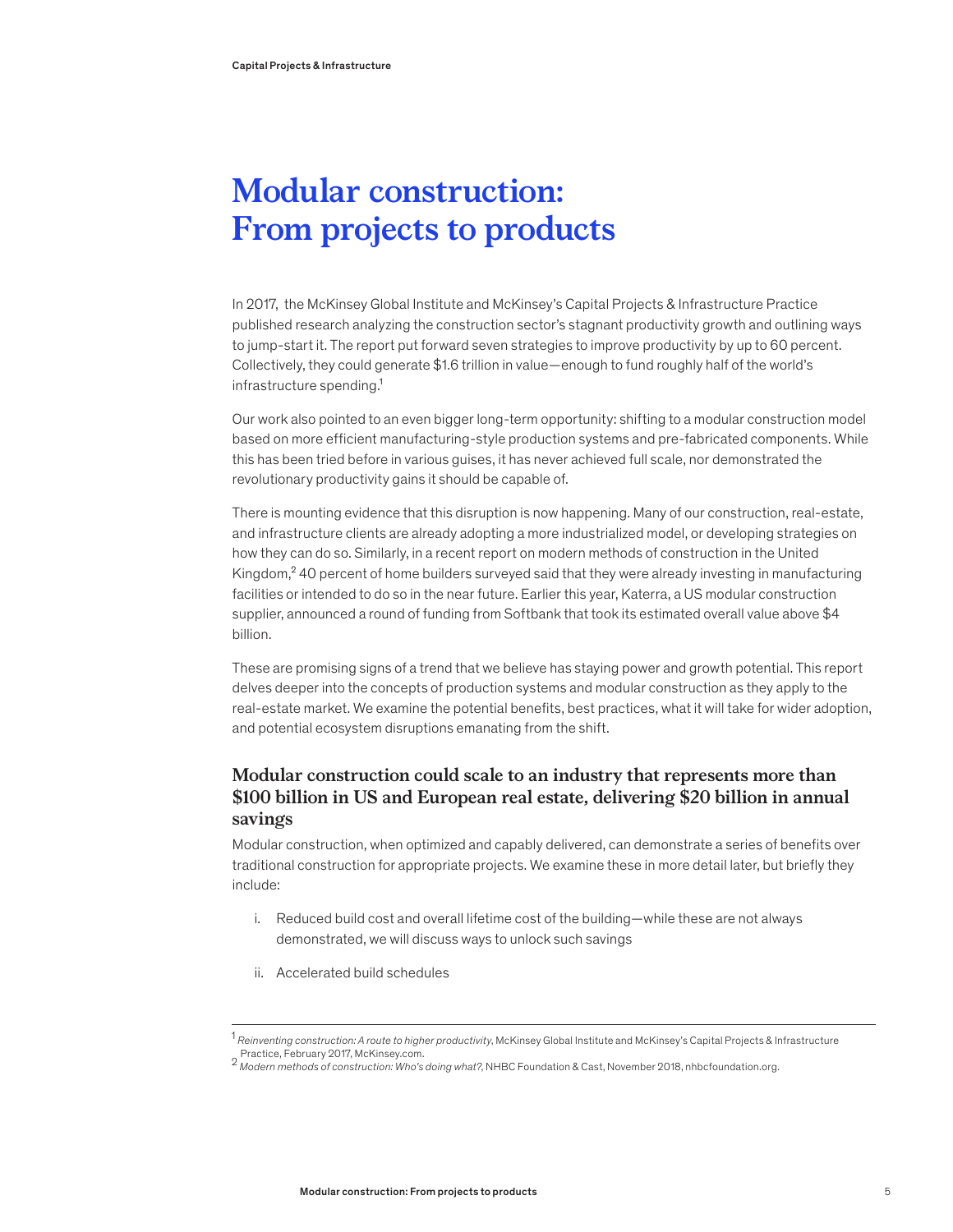- iii. Greater certainty on both build times and costs
- iv. Improved quality of the building, including better energy or seismic performance

Modular construction is particularly in demand for players and building types where these benefits play a key role.

The trade-offs involved favor modular construction in particular when the type of structure has a degree of repeatability, a unit size that suits land transport, and a value density where the savings of shifting activities to the plant outweigh logistics cost. Any building being manufactured needs to be designed for the manufacturing process and hence constrain the number of different variations required. For example, affordable housing, student housing, and hotels are highly standardized and repeatable. This doesn't mean that all of these buildings now need to be the same—understanding the level of customization desired by the end customer and what can be built into the manufacturing process is a key element of developing the modular solution. In terms of unit size, narrow hotel rooms, for instance, are easier to pre-produce than wide lobby halls. And bathrooms with a high built value are more feasible for modularization than simple structures.

Applying these trade-offs to different real-estate segments to estimate likely penetration, we find that the market could reach more than \$130 billion by 2030 for the new-build market in Europe and

#### Box 1

#### **Impact of modular beyond real estate**

In other areas of the construction industry beyond real estate, modular construction is also having an impact, or demonstrating the potential for significant impact. We have estimated that modular construction could gain a market share of up to 10 percent in an upper scenario of infrastructure and industrial spend, and deliver cost savings in the order of 10 percent.

In industrial structures, for instance, one pharmaceutical client has gained a competitive edge over its competition by designing "assemblies" that are repeatedly used across plants. In infrastructure,

several construction firms, in particular in PPP settings, design and build similar bridges across highways or railways to reduce costs and accelerate schedule. Quality and schedule certainty are the main motivations in other infrastructure cases: For the expansion at Heathrow Airport, the stated aspiration is to develop a series of offsite assembly areas to minimize the "hot and wet" works on site.

Still, the fragmentation of the industry is leaving value on the table. Even within an organization, project teams rework solutions to the same problems in silos. A structured portfolio approach within and even beyond organizations would reduce industry waste.



Potential annual cost savings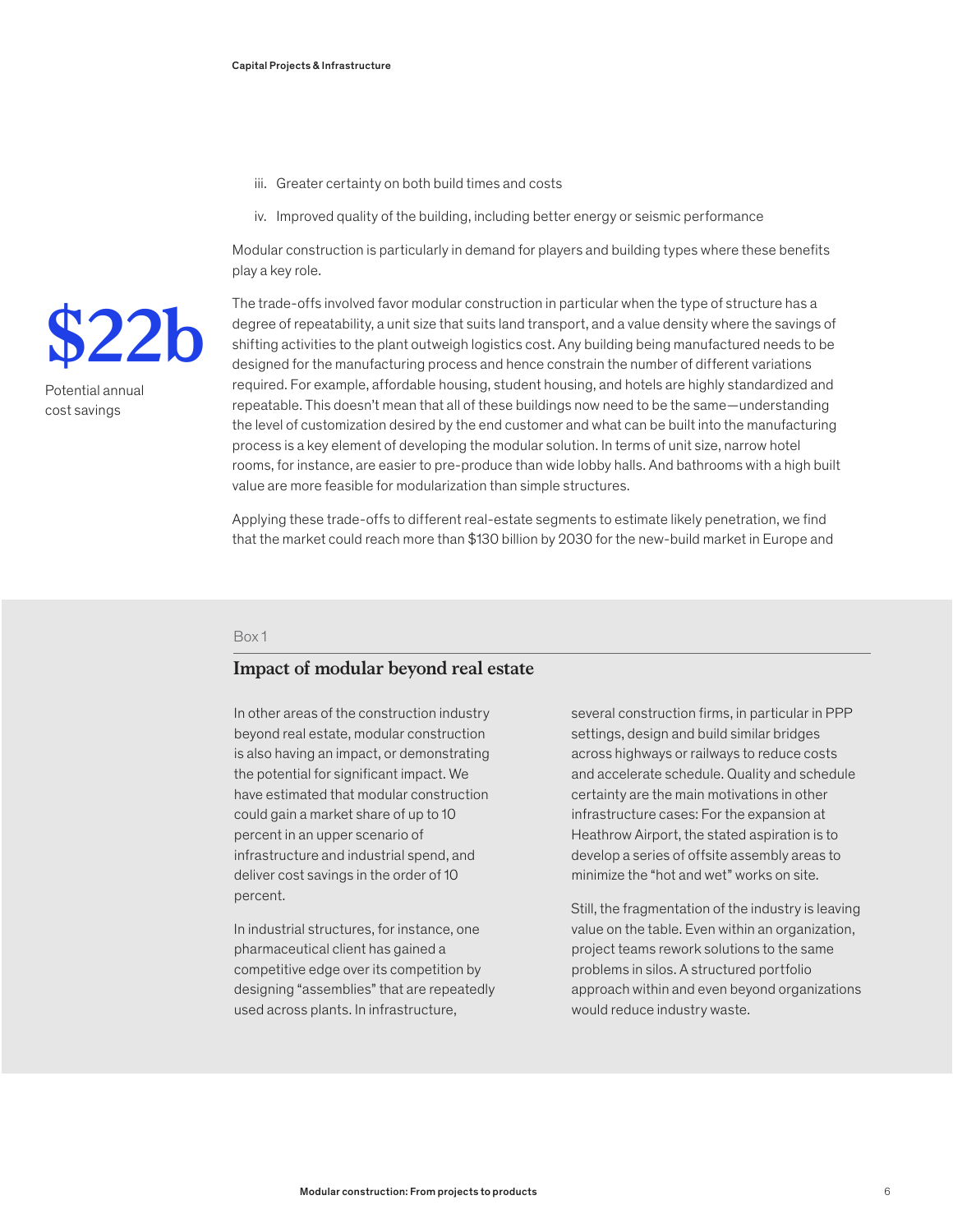#### Exhibit 1

#### **Modular construction in Europe and the United States could deliver annual**  savings of up to \$22 billion.

|                        |                 |                                                          |                                                  |                              |                                   |                            |                                 | High                   | Medium                        | Low |
|------------------------|-----------------|----------------------------------------------------------|--------------------------------------------------|------------------------------|-----------------------------------|----------------------------|---------------------------------|------------------------|-------------------------------|-----|
|                        |                 | Construction<br>expenditure <sup>2</sup><br>\$8 bn, 2017 | Additional<br>addressable<br>volume <sup>3</sup> | Market<br>potential<br>\$ bn | Savings<br>potential <sup>4</sup> | Savings<br>volume<br>\$ bn | Rationale                       |                        |                               |     |
|                        |                 |                                                          |                                                  |                              |                                   |                            | Repeata-<br>bility <sup>5</sup> | Unit size <sup>6</sup> | Value<br>density <sup>7</sup> |     |
| Buildings <sup>1</sup> | Residential     | Single family                                            | 376                                              |                              | 30                                |                            | 5                               |                        |                               |     |
|                        |                 | Multi-family                                             | 277                                              |                              | 45                                |                            | 6                               |                        |                               |     |
|                        | ercial<br>Comme | Office buildings                                         | 77                                               |                              | 10                                |                            | $\mathcal{P}$                   |                        |                               |     |
|                        |                 | Hotels                                                   | 40                                               |                              | 10                                |                            | $\mathcal{P}$                   |                        |                               |     |
|                        |                 | Retail                                                   | 42                                               |                              | 5                                 |                            |                                 |                        |                               |     |
|                        |                 | Logistics/<br>Warehouse                                  | 46                                               |                              | 10                                |                            |                                 |                        |                               |     |
|                        | Public          | Schools                                                  | 59                                               |                              | 15                                |                            | 3                               |                        |                               |     |
|                        |                 | Hospitals                                                | 41                                               |                              | 5                                 |                            |                                 |                        |                               |     |
|                        | Other buildings |                                                          | 70                                               |                              | 5                                 |                            |                                 |                        |                               |     |
| <b>Buildings total</b> |                 | 1,027                                                    |                                                  | 135                          |                                   | 22                         |                                 |                        |                               |     |

<sup>1</sup>European countries included: Austria, Belgium, Czech Republic, Denmark, Finland, France, Germany, Hungary, Ireland, Italy, Netherlands, Norway, Poland, Portugal, Slovakia, Spain, Sweden, Switzerland, UK.

<sup>2</sup> Includes only new building projects. Renovation/maintenance projects are less suitable for modular construction, but offer other productivity gain potential. <sup>3</sup> Informed estimates. A full moon corresponds to a potential construction project value for (additional) modular construction of ~30%, a quarter moon thus to ~7.5%, in 2030.

⁴ Informed estimates. A full moon corresponds to savings potential of ~20%, a quarter moon thus to ~5%, for each € of addressed construction expenditure. <sup>5</sup> No unique layout requirements (either from regulation, or design expectations).

<sup>6</sup> Small unit size allows standard transportation.

 $7$  High complexity of units, high share of wet rooms, etc.

<sup>8</sup> Used 2017 average annual exchange rate to convert to \$ from Euroconstruct data in €.

Source: Euroconstruct; McGraw-Hill

the United States (Exhibit 1). The method could deliver savings of \$22 billion a year by 2030. Beyond real estate, there are also many opportunities to apply modular techniques to infrastructure and industrial structures (see Box 1: Impact of modular outside of real estate).

#### **Modular construction encompasses a variety of methods**

In broad terms, modular construction involves producing standardized components of a structure in an offsite factory, then assembling them onsite. Terms such as offsite construction, prefabrication, and modular construction are used interchangeably and cover a range of different approaches and systems (Exhibit 2). These systems vary depending on the complexity of the elements being brought together. The simplest are single elements that are clipped together using standard connections and interfaces.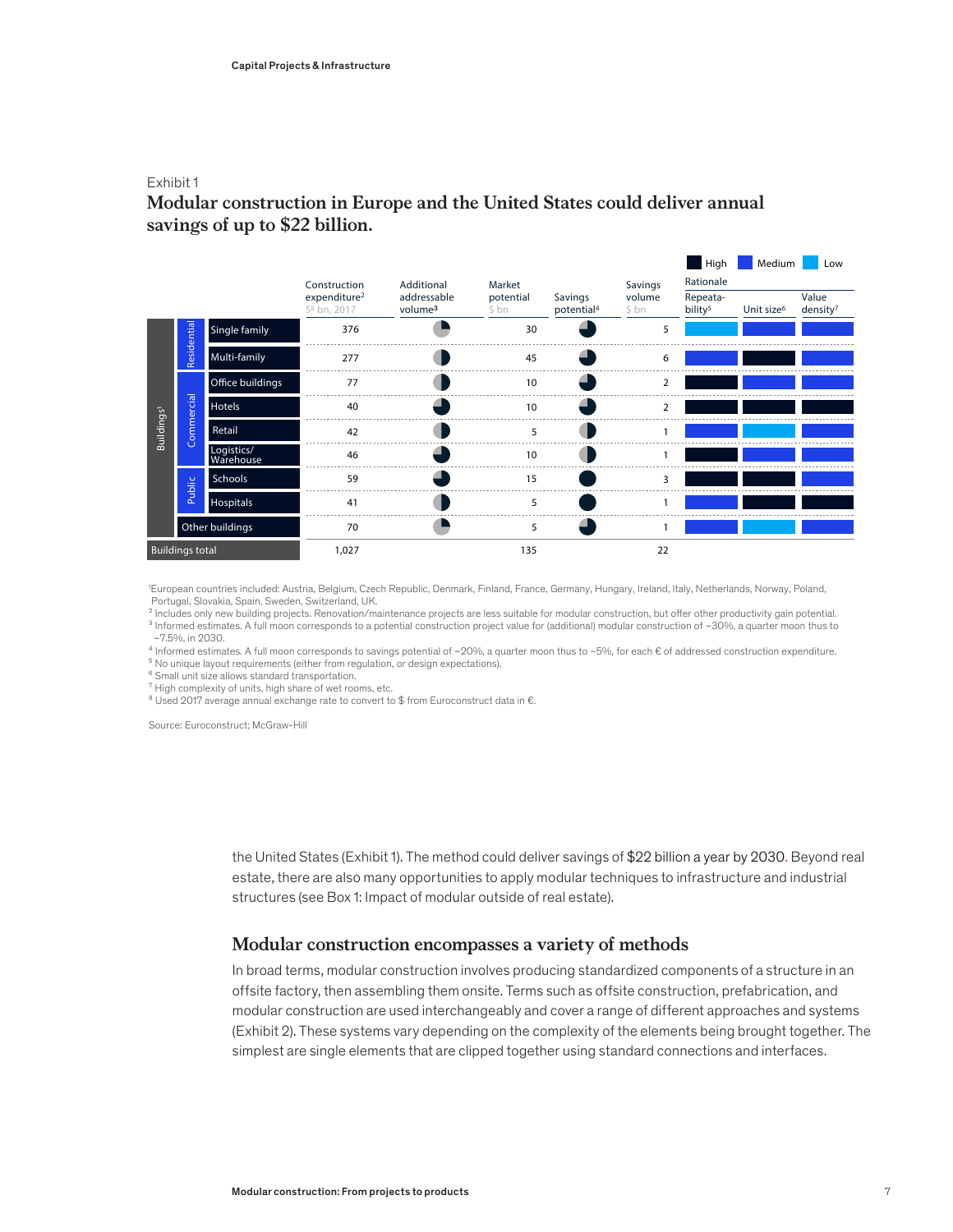#### Exhibit 2 **Modular construction covers a broad set of approaches .**





Source: Case studies; interviews; McKinsey Capital Projects & Infrastructure

Further along the spectrum are two-dimensional panels (which can be open or closed), while threedimensional volumetric units with full fixtures are yet more complex. Wood, concrete, or steel can be used separately or in hybrid systems in various forms.

This report focuses on two major types of modular products: 2D elements that call for more assembly onsite; and 3D volumetric units, which are more fully fitted-out offsite. Each has its advantages and will be suitable for different parts of the real estate sector (Exhibit 3). These two approaches can also be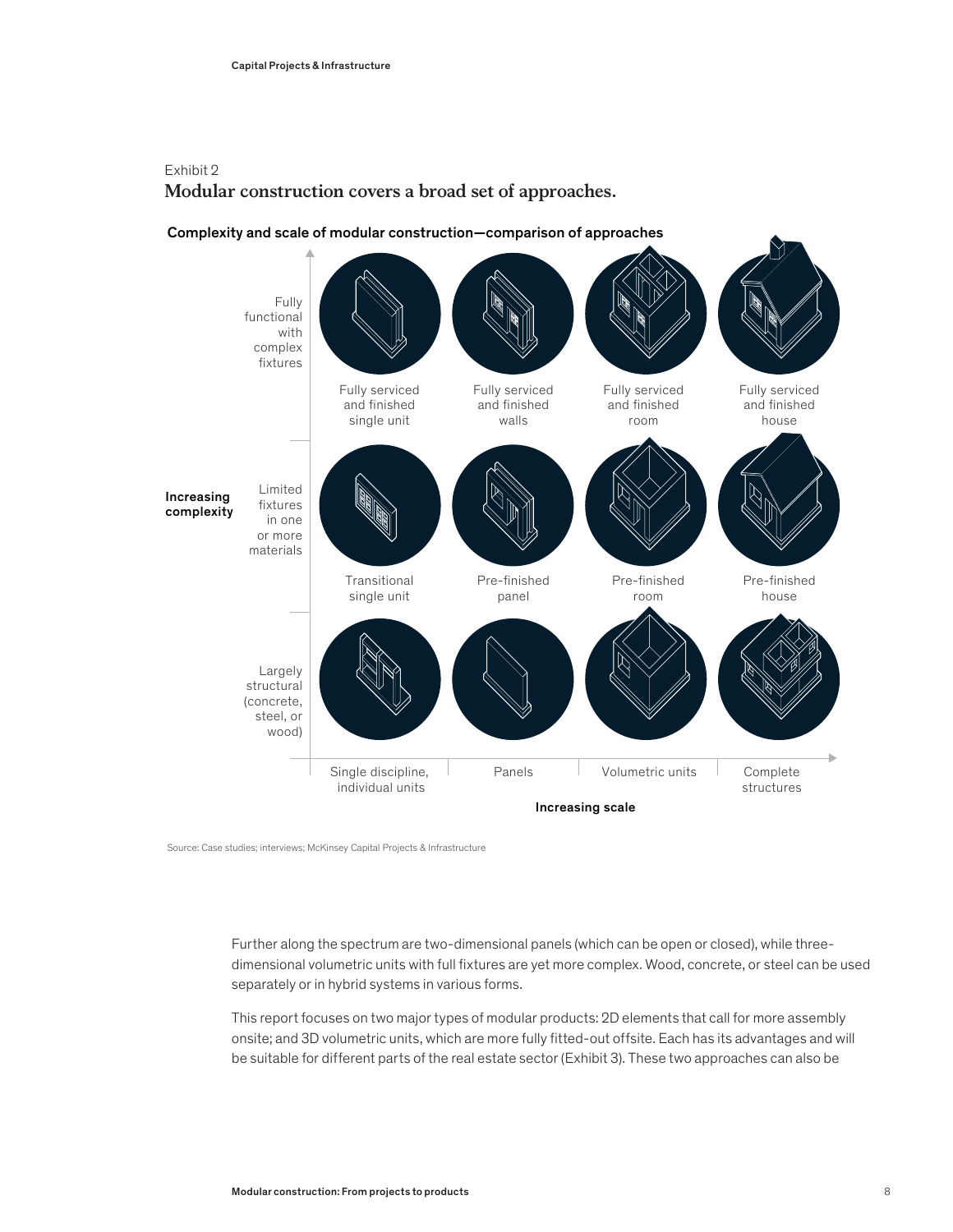#### Exhibit 3

#### **A project's specific requirements will determine the choice of modular system.**



combined into a hybrid model. Although this is not an exhaustive look at the full range of modular approaches, we believe they illustrate the type of change that is on the horizon and the gains that are possible.

#### 3D volumetric: Maximizing productivity benefits

3D volumetric solutions are fully fitted-out units, which could constitute a room, or part of a room, that can be assembled onsite like a series of Lego bricks. They are being developed in timber, steel, or concrete, with the first two materials being more common due to weight and logistics advantages. Onsite assembly involves lifting the modules into place and connecting services such as electrical and plumbing. Most of the work is done in a manufacturing facility offsite.

A 3D volumetric approach delivers the potential for maximum efficiencies and time savings—but the trade-offs include transportation costs and size limitations. The maximum width for road transport that does not require a police escort is typically around 3.5 meters. This either increases the cost of transporting larger units or limits the size of modules, making 3D volumetric most suitable for hotels, hostels, or affordable housing. It is also advantageous for rooms with more intricate finishing, particularly wet rooms such as bathrooms and kitchens. A 3D volumetric approach is most suitable for projects with a high level of repeatability and a high ratio of wet to dry rooms. It should be noted that repeatability does not mean all products need to look the same. Instead, a variety of standardized modules can be pieced together differently to produce a customized end result.

#### 2D panelized: Optimizing logistics and flexibility

A 2D panelized solution resembles a flat-pack assembly approach used in home furniture. Where necessary, panels contain the necessary conduits for services such as heating, ventilation, and air conditioning (HVAC), and plumbing that can be linked together with standard connectors.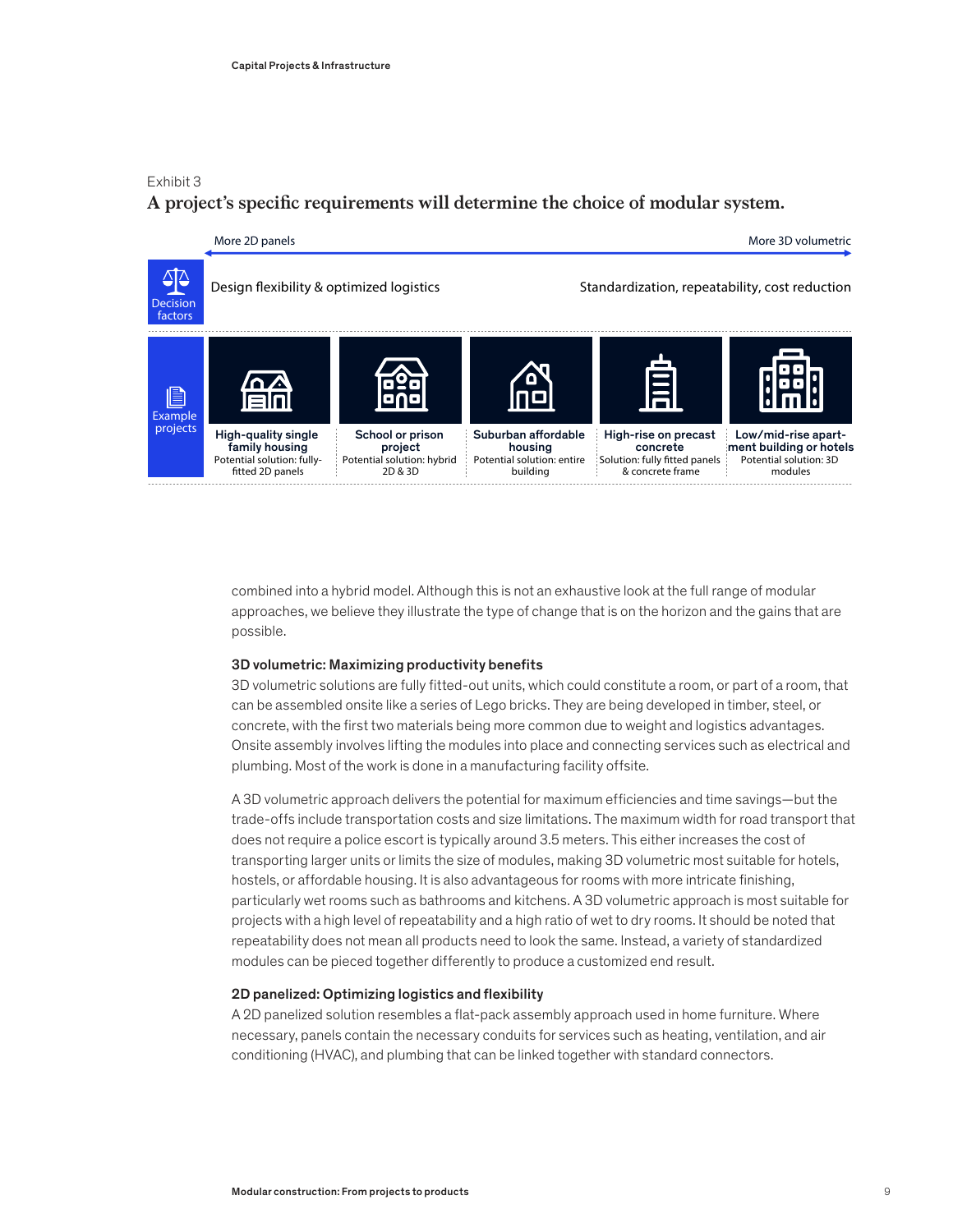The assembly work onsite is much simpler than a traditional build, but it is more complex than putting together 3D modules and requires more internal finishing. On the upside, it is much easier to transport panels than bigger 3D modules. In an ideal case, the components required to build several rooms can fit in a single standard 25-foot container. Flat-pack panels therefore make it possible to transport materials for a significantly greater floor area at one time. It costs approximately \$8 per square meter floor space to ship 2D panels around 250 kilometers, but almost \$45 per square meter for the 3D equivalent.

2D panelized solutions offer greater flexibility than 3D modules: large open-plan offices, for example, are not very conducive to single 3D modular elements. 2D panels are also relevant for high-end residential projects, whether single-family homes or apartments, since differentiation matters and the ratio of wet areas to dry areas is lower.

#### 2D & 3D hybrid: Combining the best of both worlds

It is also possible to use a mix of 3D modules and 2D panels on a project or to combine those approaches with traditional site work (for instance, for the basement and first floor of a larger project). Typically, wet areas are manufactured as bathroom pods, while the remainder of the building is made from 2D panels. This optimizes the process for the two different areas of the building, bringing high-productivity improvements to the bathroom areas and maximum flexibility to all other areas. However, the manufacturing process required to deliver both solutions becomes more complex, as does coordination of the supply chain.

When evaluating the difference between these three options for an affordable housing unit of four floors, for instance, we found that a 2D solution could be 17 percent cheaper than a traditional approach, while a 2D and 3D hybrid solution lowers costs by 20 percent, and a 3D solution by 24 percent. This would vary by project, but these estimates indicate the scale of potential savings.

#### **Modular construction can cut schedule by 20–50 percent and construction costs by 20 percent**

Modular construction requires a significant shift in mindset and methods—not to mention the need to establish manufacturing environments. But it can be used to build aesthetically pleasing, sound structures—and deliver considerable efficiencies along the way.

#### Modular construction is reliably accelerating projects

While early modular projects have a mixed track record of cost savings, they have consistently been completed 20–50 percent faster than traditional onsite builds (Exhibit 4).

- *Design.* Modular projects currently tend to take longer to design than traditional projects, as designers learn to align to the manufacturing process. Design decisions need to be made upfront and changes later in the process are both more costly and more difficult. The industry is not used to working in this way. Design firms are looking to develop libraries of modules for the manufacturing process, potentially accelerated and simplified through automated design, which will shorten the design period. One client identified savings of almost 15 percent in design time through using modular libraries.
- *Foundations.* On a typical project, the time it takes to build the substructure (that is, basements and foundations) is unaffected by the transition to modular. But since modules are designed to be



build acceleration on modular projects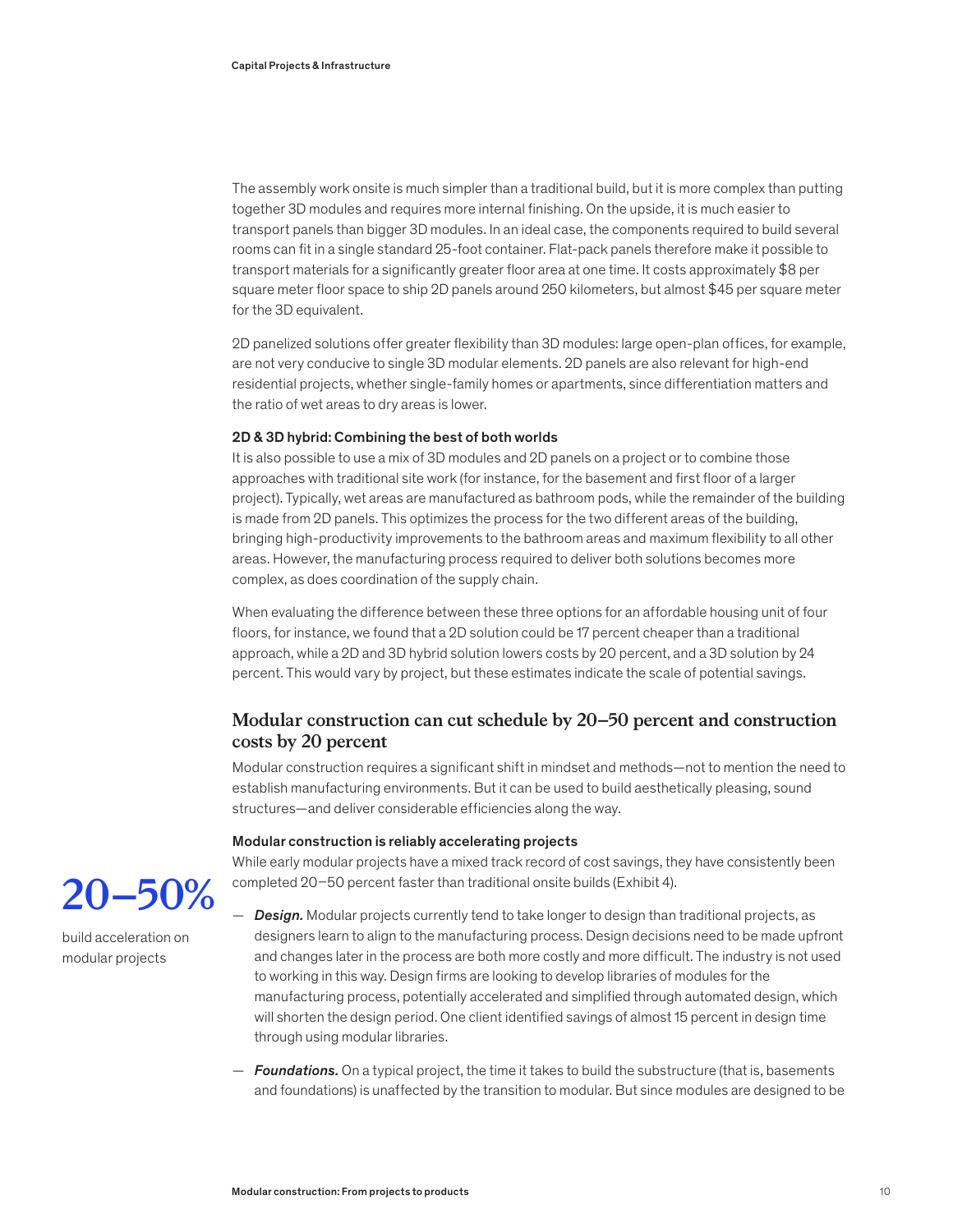#### Exhibit 4 Using 3D volumetric modules can deliver 20–50 percent schedule compression.

#### Example apartment project construction duration, traditional vs offsite 3D volumetric, months



<sup>1</sup>Over-runs of 25–50% of projected construction duration are common.

²Mechanical, electrical, plumbing.

Source: Case studies; interviews; McKinsey Capital Projects & Infrastructure

lightweight for transport, this can reduce the size and complexity of the foundations and yield some time savings.

 — *Offsite manufacturing.* The lean offsite manufacturing process is far faster than the equivalent building process onsite. This is due to the enclosed and controlled factory environment, the ability to coordinate and repeat activities, and increasing levels of automation. Capacity and throughput times are also impacted by the number of shifts; typically, two eight-hour shifts are used, although if the appropriate labor is found, three shifts could in theory be possible. Manufacturing can take place in parallel with foundation work, unlike the linear timeline of a traditional project.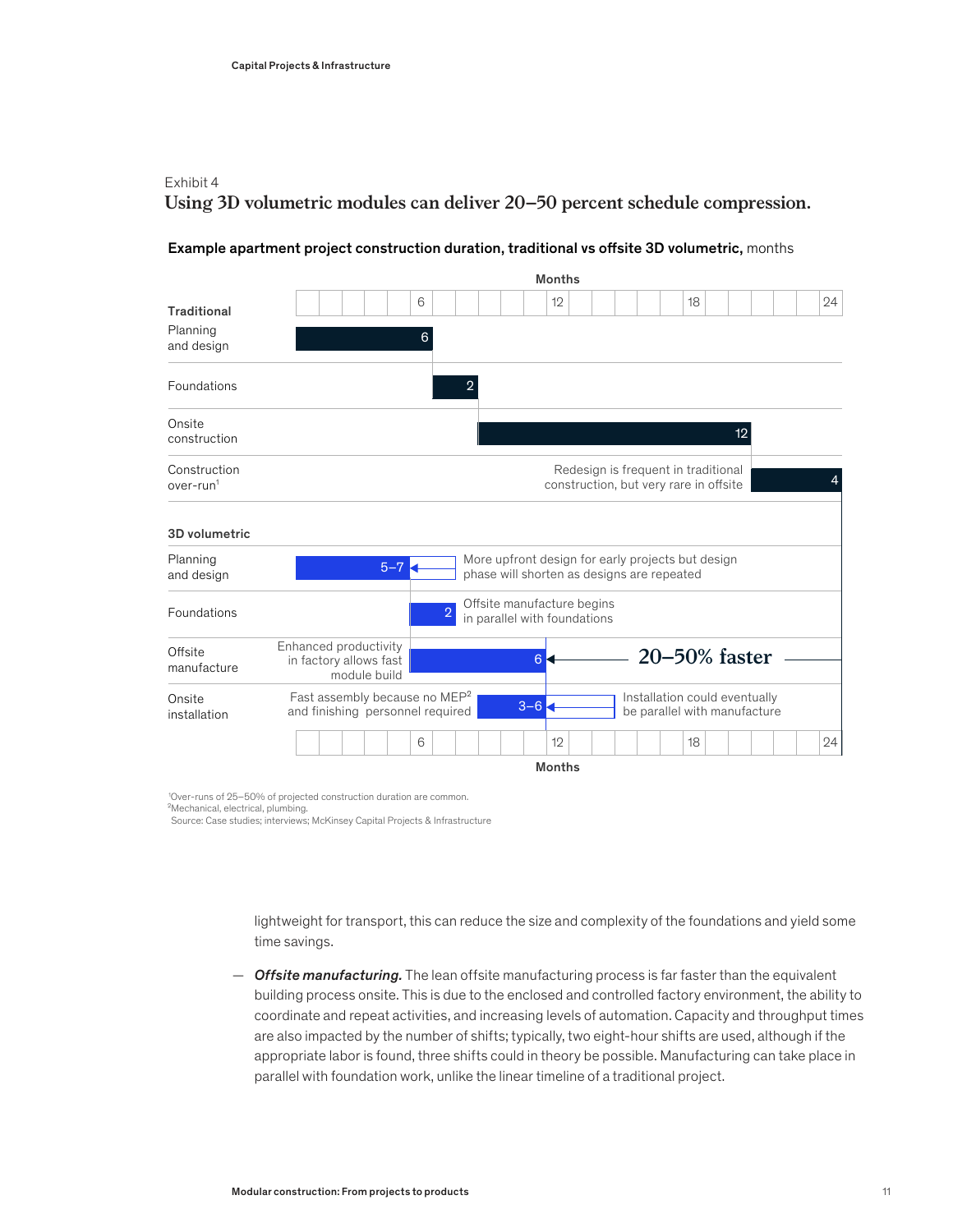**Modular projects likely to deliver the greatest cost savings are those that have the highest proportion of labor-intensive activities and the greatest levels of**  repeatability.

- **Onsite construction.** The onsite construction work involved in a modular approach is radically simplified from traditional builds. It essentially boils down to assembling 3D modules on site and connecting services to the main site connections. Typically, one team of five workers can assemble up to six 3D modules, or 270 square meters of finished floor area, per day. This is significantly faster, and therefore cheaper, than traditional construction.
- *Rework.* Quality control is much easier and better in a factory environment than on a construction site which has a big impact on rework. Reducing or eliminating rework significantly improves construction schedules, potentially by up to several months. There is often also the risk of defects not being identified onsite until many months or years later when it is far harder and more expensive to rectify.

Shorter project schedules are a huge advantage for developers that sell their units in blocks or rent them out. It allows them to begin collecting revenue sooner, paving the way to higher internal rates of return, improved cash flow, and reduced market cycle risks. Faster project turnover also allows developers to liquidate land-banks more effectively during opportunity windows. Although for-sale developers are limited by absorption rates and a fear of lowering prices by flooding the market with too many units, product diversification can alleviate these pressures. Self-builders save on rental costs for alternative accommodation while they are having a new home built for themselves. All stakeholders can benefit from greater certainty in project schedules.

#### Modular can and should deliver construction cost savings of up to 20 percent—if done right—and can deliver life cycle cost benefits

One of the fundamental benefits of a manufacturing approach in other industries is lower costs. But as yet there is no track record of consistent, game-changing cost savings among projects following this model. Indeed, there is often a premium associated with modular construction. This will likely change, however, as the construction industry changes mindset and gains capabilities. We have identified the factors that result in construction savings being zero in some cases, but reaching 20 percent in others. However, there are two further aspects relating to costs that are important to consider: the first pertains to the full life-cycle costs and the impact that modular construction can have on them; the second is the cost of the factory investment itself and how this impacts the overall cost savings that can be delivered.

#### Construction costs

Savings in construction costs come from several different areas. Firstly, the integrated processes involved in modular construction remove the need for subcontractors and the margins that they include in their quotes. Next, the primary trade-offs are between the savings in onsite labor against potentially higher costs for materials and the increase in logistics costs. Modular projects also tend to have higher upfront design costs against lower costs for rework and redesign (Exhibit 5). Given these trade-offs, the projects which are most likely to deliver the greatest cost savings are those that have the highest proportion of labor-intensive activities and the greatest levels of repeatability. Therefore, student accommodation, hotels and affordable housing, for instance, offer high opportunity for savings, while high-end apartments and office buildings are examples of where significant savings are currently harder to achieve. Exhibit 5 considers the full cost of the construction project including the foundations. Where buildings incorporate more of an in-situ substructure this will have an impact on the overall savings that can be delivered by a modular approach.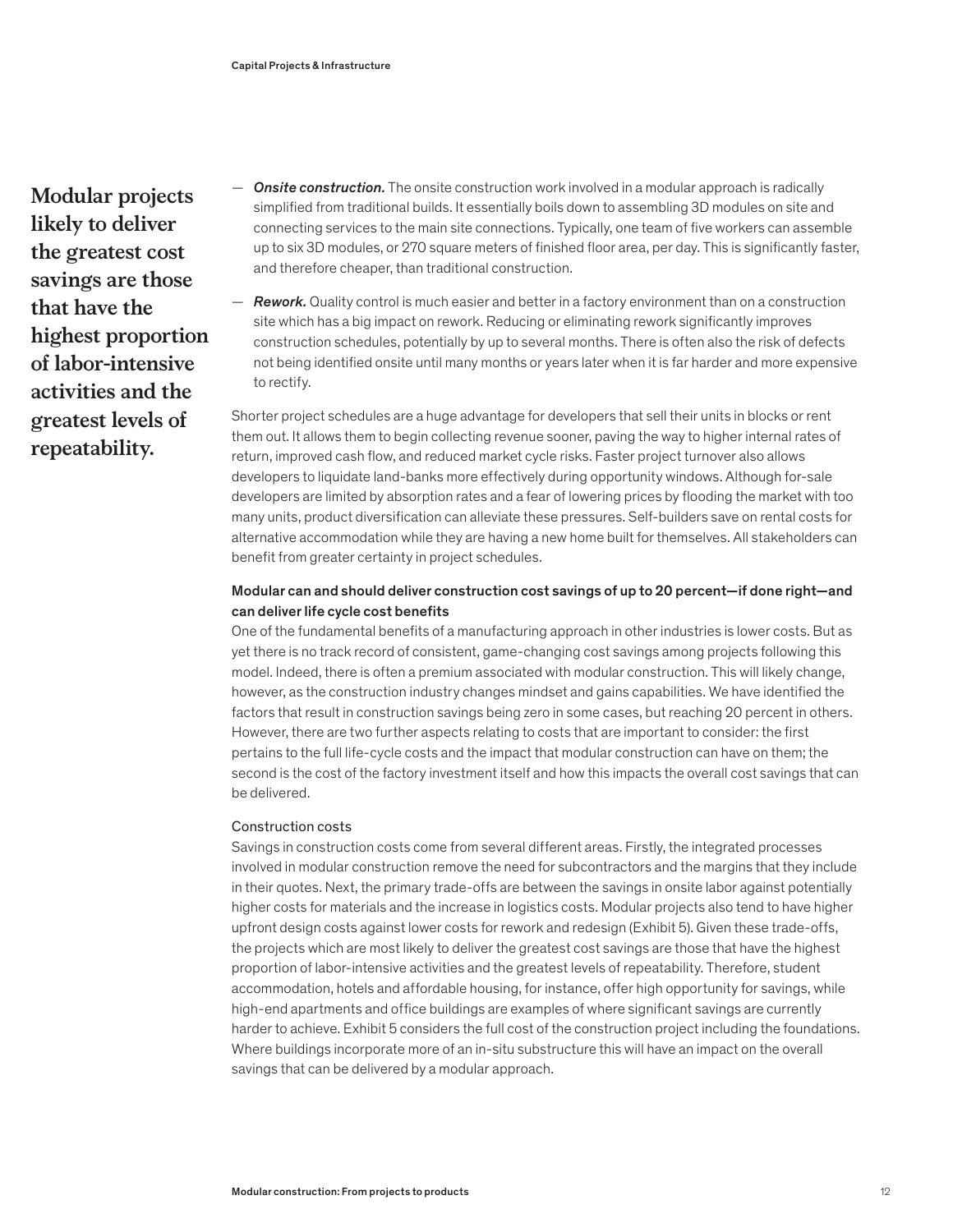#### Exhibit 5

#### **There is an opportunity for 20 percent savings—but at a risk of up to 10 percent cost increases if labor savings are outweighed by logistics or materials costs .**

Traditional construction cost, $1\%$  of total, and potential offsite savings/cost, percentage point shift

| Traditional construction cost                |                    |                | Observed range of offsite savings/cost |               |                               |                                     |  |  |
|----------------------------------------------|--------------------|----------------|----------------------------------------|---------------|-------------------------------|-------------------------------------|--|--|
|                                              |                    | $\circ$        | 10<br>and a state                      | 20            | 30<br>an matematic contractor | 40<br>and a state of the control of |  |  |
| Preconstruction<br>phase                     | Planning           | n/a            |                                        |               |                               |                                     |  |  |
|                                              | Design             |                | $0 to +2$                              |               |                               |                                     |  |  |
|                                              | Site preliminaries |                | $-2$ to $-5$                           |               |                               |                                     |  |  |
| Construction<br>phase                        | Substructure       |                | n/a                                    |               |                               |                                     |  |  |
|                                              | Materials          |                | $-10$ to $+15$                         |               |                               |                                     |  |  |
|                                              | On-site labor      |                | $-10$ to $-25$                         |               |                               |                                     |  |  |
|                                              | Off-site labor     |                |                                        | $+5$ to $+15$ |                               |                                     |  |  |
|                                              | Logistics          |                |                                        | $+2$ to $+10$ |                               |                                     |  |  |
| Enablers of<br>construction                  | Redesign           |                | $-5$ to $-8$                           |               |                               |                                     |  |  |
|                                              | Financing          |                |                                        | $-1$ to $-5$  |                               |                                     |  |  |
|                                              | Factory cost       |                |                                        | $+5$ to $+15$ |                               |                                     |  |  |
| <b>Total construction</b><br>project cost, % |                    | $-20$ to $+10$ |                                        |               |                               |                                     |  |  |
|                                              |                    | $\circ$        | 20<br>40                               | 60            | 80                            | 100                                 |  |  |

1 Indicative breakdown: varies by project.

Source: US Federal Highway Administration; McKinsey Capital Projects & Infrastructure

RAD Urban is an example of a modular supplier looking to generate 30 percent savings on high-rise buildings and 20–25 percent on mid-rise projects. The company aims to take 85–90 percent of onsite labor into the factory, where it estimates that labor is twice as productive as building in situ and with significant cost savings on hourly rates. Automation is lined up as a next step, and will aim to offer an exponential boost to productivity—moving manufacturing on from being twice as productive compared to traditional construction methods today, towards what they see as a future ten-fold advantage.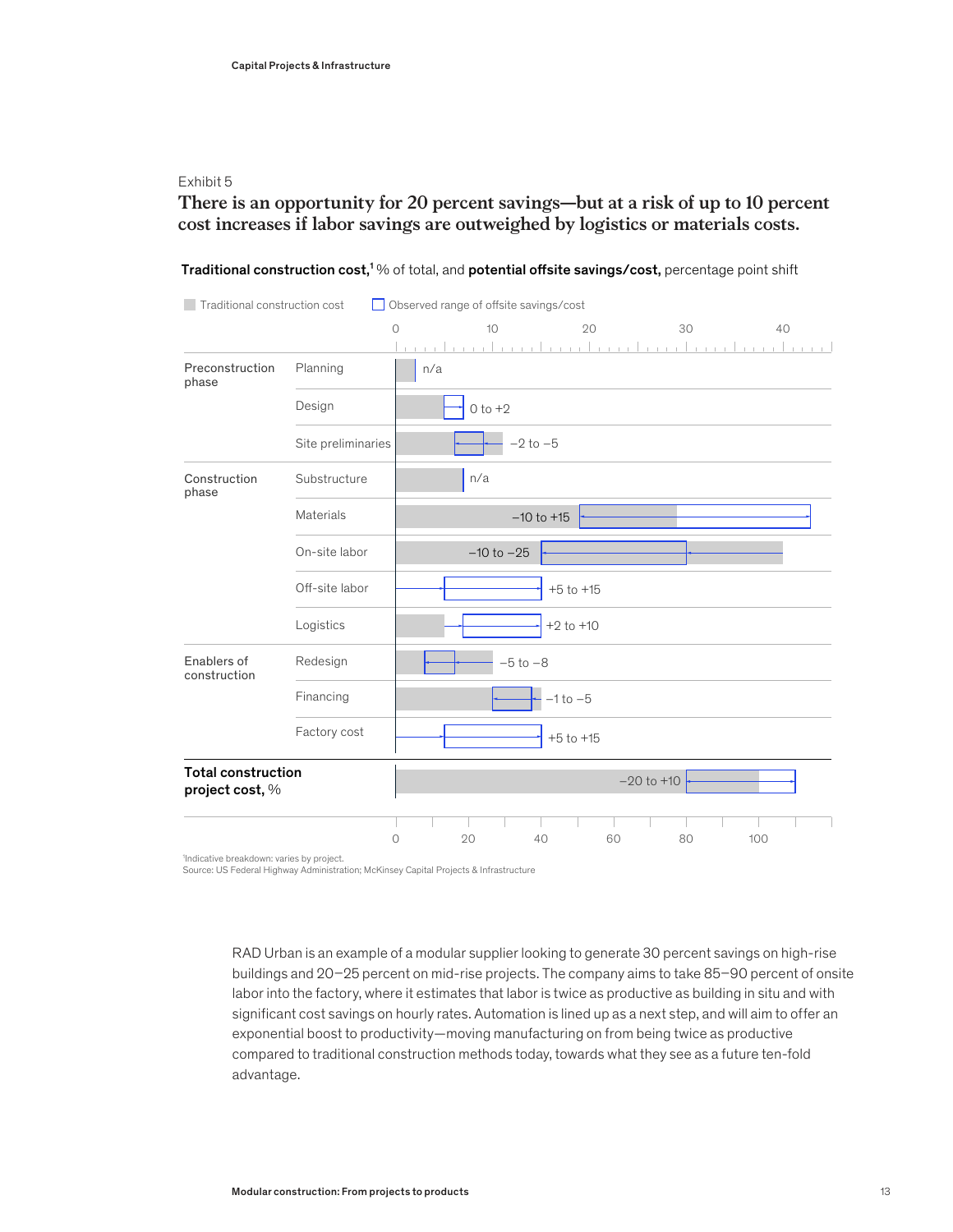- *Design.* As with the schedule savings there is often a cost premium in the design due to a lack of experience in designing modular solutions, or due to the potential redesign required if the project has been initially designed for a traditional approach. But as the industry adjusts to creating repeatable designs that can be used and adapted multiple times, this cost will likely decrease. The development of digital tools such as automated design will help.
- *Site overheads.* Modular construction already has a proven track record of reducing project schedules, which in turn holds down the cost of site overheads (such as security and managing weather-related issues) and construction management.
- *Materials.* There are several factors which either add to or reduce the cost of materials for offsite manufacturing compared with onsite. Because of this it is difficult to be clear on whether material costs will be higher or lower overall; however, overall reductions in the order of 5 to 10 percent can be achievable.

Cost increases are driven first by the fact that as these new manufacturing facilities become more automated, there is a need for greater precision in the tolerances of the materials used. Experienced carpenters working on traditional builds know how to compensate for wood that is slightly deformed in a way that precision robotics currently cannot handle. This increases the quality requirements for the material, which can drive up costs. Second, some duplication of materials is required to produce a transportable product. All properties need to be structurally sound in situ, but units built using offsite construction methods also need to be structurally sound whilst being raised and lowered throughout the transportation and assembly stages of the process. Key structural elements, such as beams, columns, and potentially walls and floors, must be repeated in three-dimensional modules for transportation purposes. This can significantly increase material costs depending on the material choice and level of design optimization.

Offsetting this is that builders can save on the cost of materials by centralizing procurement for a factory, rather than making multiple smaller purchases for individual projects. Three sources of savings can reduce cost by about 20 percent: first, if the factory uses direct procurement, it can often cut out intermediaries; second, this approach gives builders more control over optimizing deliveries to reduce logistics costs; and, third, economies of scale for the purchasing of all units going through a factory versus individual projects have a significant impact. Additionally, a factory production process will also have far lower wastage rates than a construction site, potentially reducing costs by up to 10 percent.

 — *Labor force.* In a modular build, up to 80 percent of the traditional labor activity can be moved offsite to the manufacturing facility. Some of the most skill-intensive and expensive types of work (including mechanical, electrical, and plumbing) can be handled by lower-cost manufacturing workers, reducing the wage bill. More importantly, the more standardized, automated, and controlled operating environment of a factory can double productivity above what can be achieved with traditional builds, eliminating a great deal of onsite down time. This is even before considering the productivity benefits of establishing simplified, repetitive processes or advanced automation equipment. Onsite, assembly of modules also requires a lower-skilled and hence lower-cost labor force. And one manufacturer estimates that 25 percent of time onsite is spent creating value, while 75 percent of time spent offsite creates value. Overall, we would expect transitioning to offsite manufacturing to reduce the labor costs on a project by up to 25 percent. The savings are more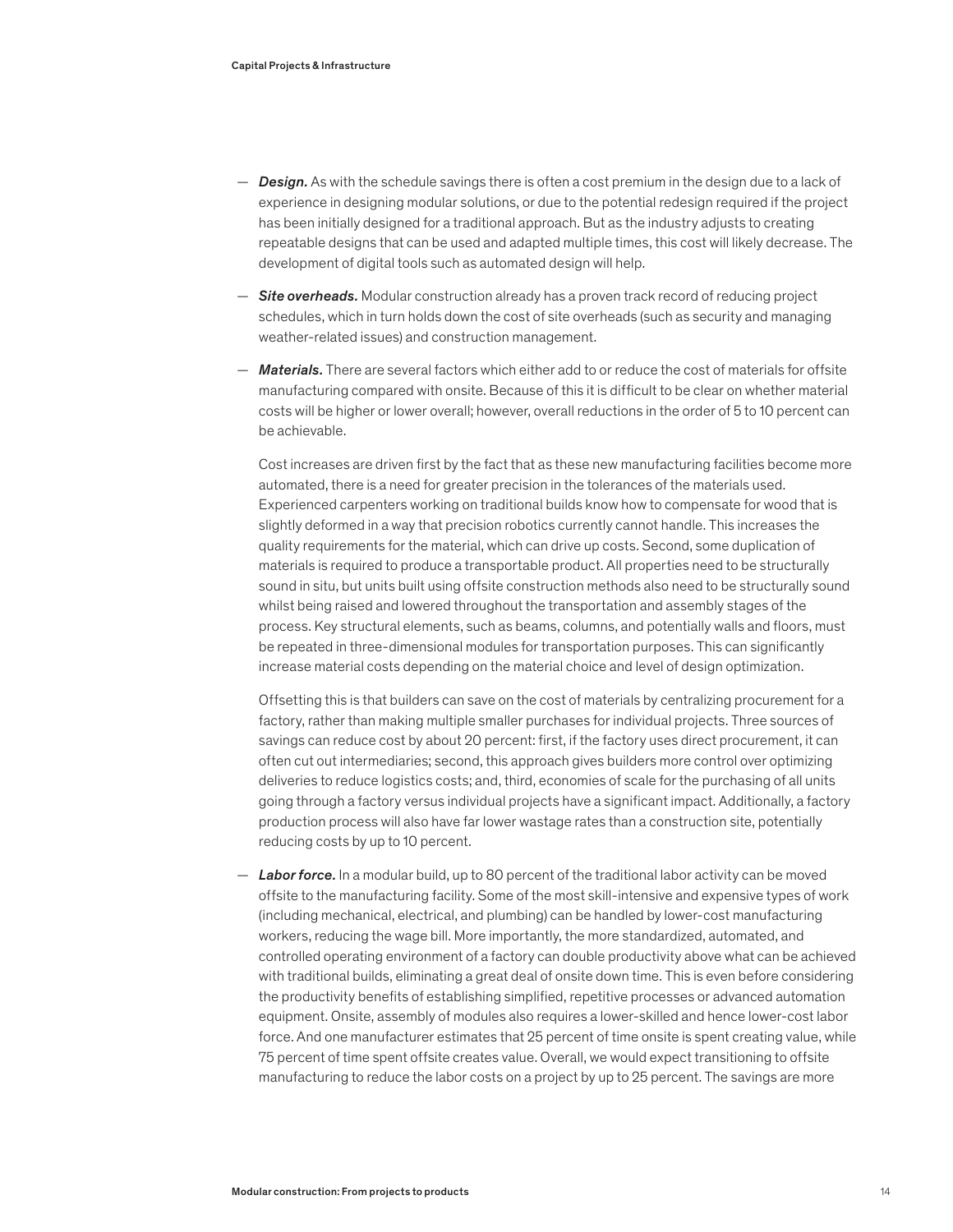substantial when more of the high-value activities such as electrical, plumbing, and HVAC installation can be migrated offsite.

- *Logistics.* In the world of modular construction, coordination and delivery of modules to the site is critical—especially when large 3D units must be moved. The total cost of a project can increase by up to 10 percent in locations with restrictive transport regulations. When considering the use of 3D modules, builders have to ensure that the productivity gains outweigh this cost, carefully weighing wage differentials between the manufacturing facility and the product's end destination, as well as the distance involved in delivery.
- *Rework.* While prefabrication increases the onus on getting the design right first time, it offers an opportunity for cost savings; the vast majority of rework costs can typically be avoided, and they are easier to roll out in standardized units.
- *Financing.* Current supply chains are underdeveloped and fragmented, meaning a lack of standardization between the different operators. This lack of interoperability in a market with small operators and a limited track record makes the bankruptcy risk all the more potent. Today, lending rates for projects utilizing offsite construction tend to be higher since it is a relatively new concept and not always fully understood by the financing industry. But this will change over time as greater R&D is undertaken, track records are developed, and scale is achieved. More importantly, since time equals money, the ability to accelerate projects can lower costs. One caveat to note, however, is that upfront payments are typically higher in projects using this method. In a two-year traditional building project, the developer might pay half up front for the land and the other half spread across the two years of construction time. In a modular setup with cycle time compressed to a year, the entire payment could be due upfront, but financing would be required for only one rather than two years. Assuming 10 percent cost of capital, in this example, financing costs would decline by about 5 percent of the total project cost.
- *Factory costs.* The cost of building the factory needs to be considered against these cost savings. Repaying the capital investment and the ongoing operational expenses of running the factory need to be included. A typical range of the investment cost is hard to define since it is driven by the size of the facility and the level of automation being implemented. However, a value of between \$50 million and \$100 million is a reasonable range based on recent new facilities. By building a business case for the factory itself and assuming a reasonable rate of return on the facility as well as depreciation, operating expenditure, and machinery replacement we can estimate the cost impact on each project. Depending on the setup, allocated factory cost can make up between 5 percent and 15 percent of total costs on a construction project.

#### Lifecycle costs

When looking at the cost of any project it is important to focus on the full-life cost, not just the construction costs. The increased precision of construction which happens in a factory environment can have a significant impact on the performance of the building. One client has lowered energy bills in its buildings by 25 percent after the transition to modular construction.

Modular approaches can also improve quality. Every outdoor construction site poses its own set of environmental and logistical challenges, including being exposed to the elements. All construction sites seek to be weatherproofed as quickly as possible. Moving building activities into an enclosed, sheltered,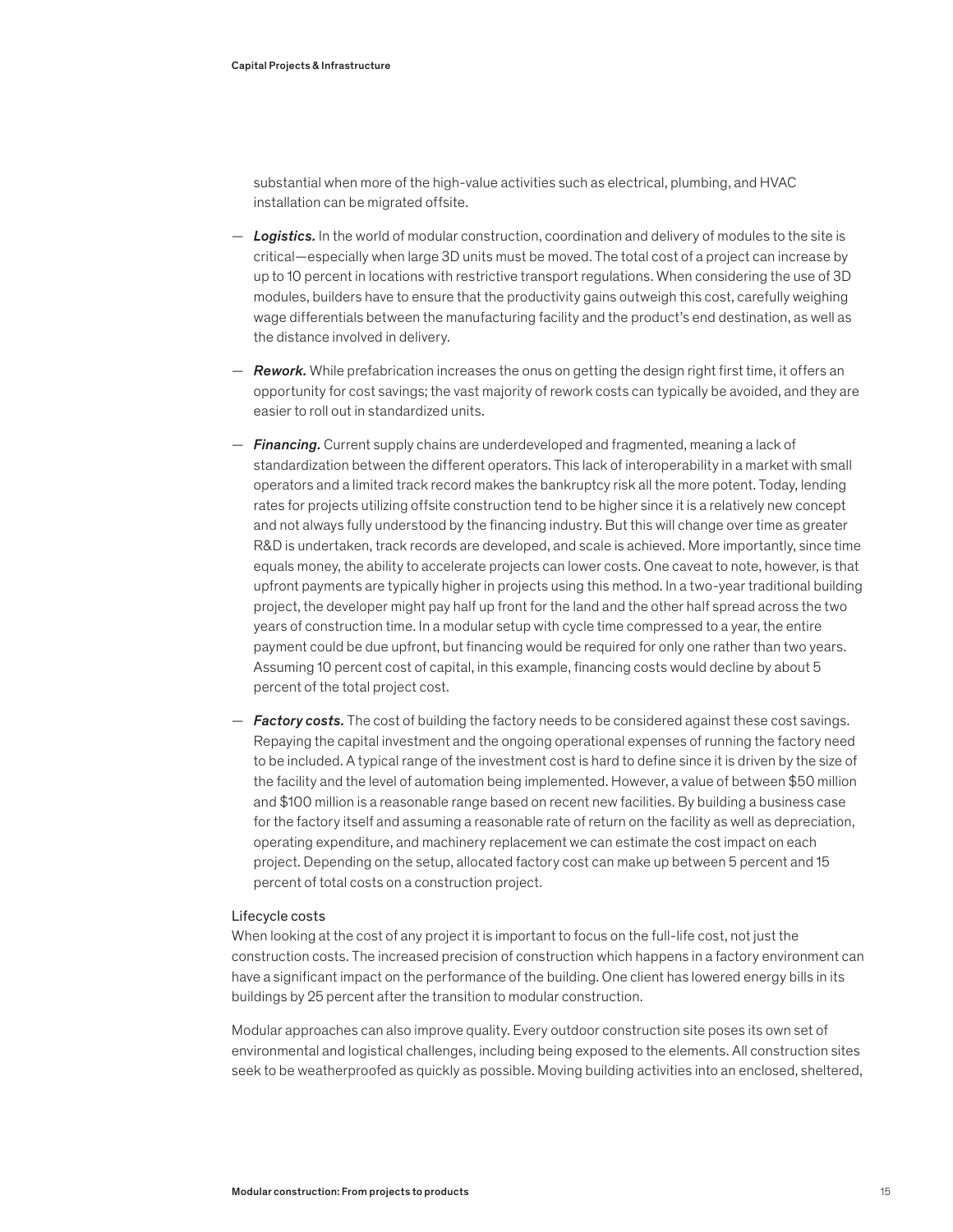and carefully controlled environment where closer scrutiny is possible will directly improve the quality of the structures being produced. Robotics will further improve precision.

#### Substantial socio-economic benefits are feasible

Transitioning construction to an offsite manufacturing model can produce the kind of dramatic productivity improvements that have long eluded the industry—and improving the productivity performance of such a large lagging sector is important for economic growth. Globally we identified a  $$1.6$  trillion productivity gap between the construction industry and the rest of the economy.<sup>3</sup> Closing this gap could bring value to project owners from cost savings, to construction firms and producers from margin uplifts, to workers from higher wages, as well as to society at large from delivery of more and better real estate, particularly at a time when many cities face serious shortages of affordable housing.

There could also be negative ramifications for jobs, although losses will be mitigated by increasing demand. Using a manufacturing approach would mean that each unit delivered would require significantly less labor; however, in most markets globally there is a significant infrastructure and housing gap where needs exceed the capacity of the industry to deliver. Therefore, an increase in productivity leading to a reduction in cost of each project could potentially increase the number of projects that can be delivered. Additionally, in many markets, the construction industry is facing a demographic cliff with an aging workforce. The sector's share of employees aged 45 years or older increased to 50 percent from 32 percent between 1985 and 2010. This means that bringing new people into the workforce is going to be critical, and a manufacturing approach offers a different pool of people to access. However, it should be acknowledged that these drivers will not be in place for all markets, and so there will be a risk of jobs being lost, particularly for unskilled onsite labor and for some skilled trades on the construction site.

On the upside, there can be a reduction in health and safety incidents. The secure environment of a factory reduces the risk of construction accidents. It allows for better coordination, with fewer trades competing for the same space. In addition, being based in a fixed factory location rather than having a transient lifestyle following projects and working outdoors in all kinds of weather conditions can improve the wellbeing of the labor force.

<sup>3</sup>*Reinventing construction: A route to higher productivity*, McKinsey Global Institute and McKinsey's Capital Projects & Infrastructure Practice, February 2017, McKinsey.com.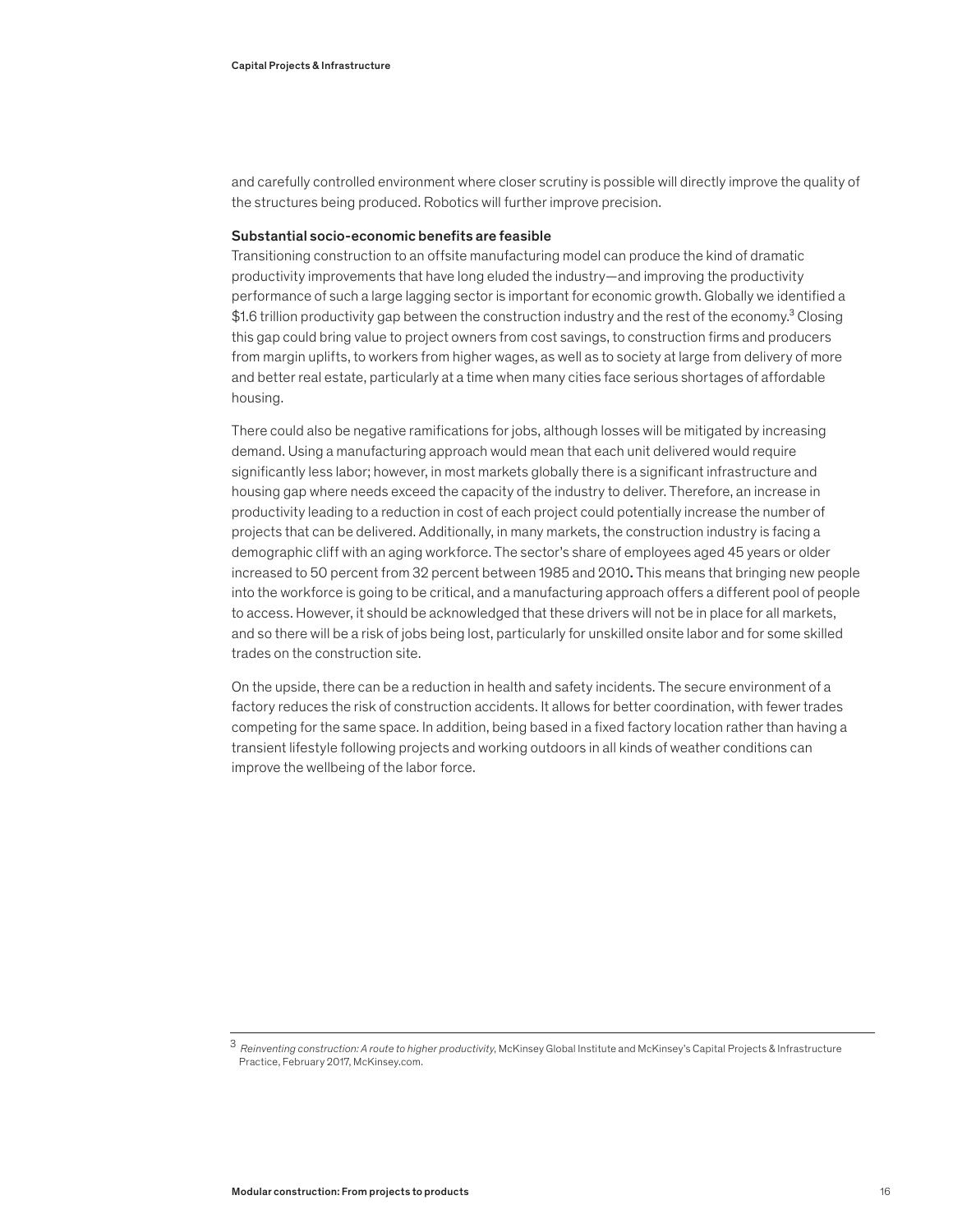#### Sidebar

#### **Modular has had its moments before, but there is reason to believe its momentum is sustainable this time**

Historically, modular construction seems to gain traction in markets with strong demand for housing and labor shortages in the building trade. The importance of the demand dynamics over time in the United Kingdom and the United States is shown in Exhibit 6.

Modular construction enjoyed post-war booms in the United States during the 1940s and 50s, and in the United Kingdom in the 1960s. This came after the world wars when there was a need for speedy reconstruction and social housing, when wartime factories lay empty, and when there were shortages of steel and labor. Its popularity waned as supply and demand began to even out in the United States, following the tragic 1968 collapse of the Ronan Point apartment tower in East London in the UK which sparked concerns about the safety of prefabricated buildings, and after social housing tower blocks developed negative societal reputations.

After a long dormant period, the United States and the United Kingdom are now seeing a renewed surge of modular projects, driven by the twin forces of extreme shortfalls in housing supply and a labor crunch that is making it hard to secure services, driving up their cost, drawing out build schedules, and threatening build quality. The United Kingdom alone needs to

add another 300,000 units per year<sup>1</sup> to keep up with demand for housing, but has not consistently built more than 200,000 new units per year since the 1970s.<sup>2</sup> Unlike the post-war era when local authorities contributed significantly to new-build completions, today's UK housing market is dominated by private developers, and they have only ever built more than 200,000 homes per year in the two years after World War II. Furthermore, the regular annual shortfalls have led to an estimated UK backlog of one to two million homes.

While the popularity of modular construction has fluctuated in the United Kingdom and the United States, it has become mainstream in other markets. Japan, for instance, has capitalized on synergies with other manufacturing industries. The high volume of modular units ensures economies of scale and lower costs of production. It has also become a premium product with modular homes often selling at a greater price due to the strong focus on quality, particularly with respect to earthquake resistance. One of Japan's key enablers has been inspections by industry-specific trained professionals rather than a general building code. In Sweden, short daylight hours and cold weather often constrain work on traditional

<sup>&</sup>lt;sup>1</sup> Analysis based on Neil McDonald and Christine Whitehead, "New Estimates of Housing Requirements in England, 2012 to 2037," Town & Country Planning Tomorrow Series Paper 17.

<sup>2</sup> DCLG Housebuilding LiveTable 244.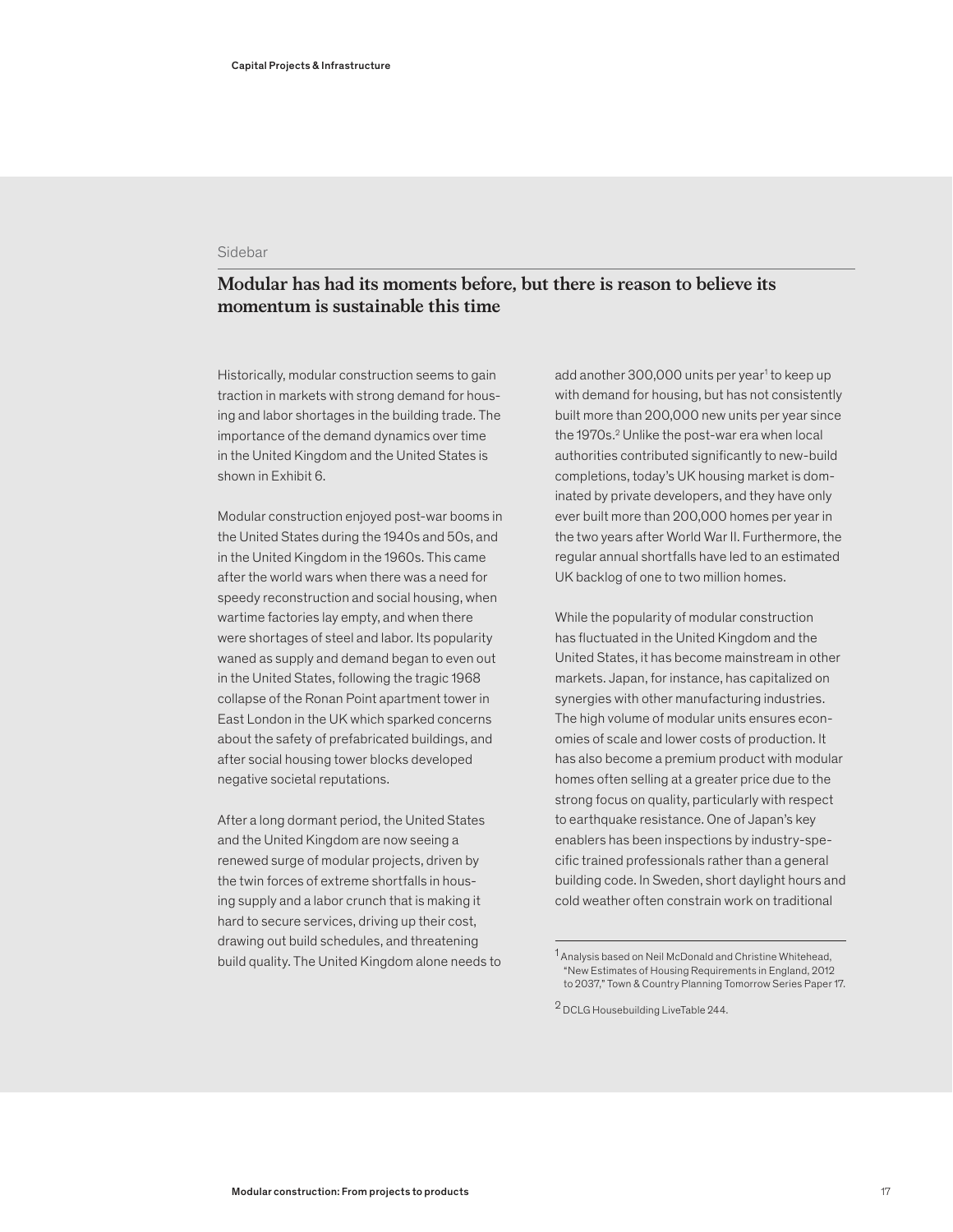#### Exhibit 6

**UK and US housing demand combined with labor dynamics have made offsite construction a cost-efficient option at certain historical intervals—but its popularity in the market has proved short-lived .** 



<sup>1</sup>Series is normalized to the maximum value in the period: e.g., US normalized to 1947 and the UK to 1968. Annual US construction figures are smoothed using a 5-year rolling average.

SOURCE: Farmer Report; McKinsey Capital Projects & Infrastructure analysis

construction sites, making modular approaches a logical alternative. A small number of large companies drive healthy economies of scale. Most manufacturers are located in rural areas near timber supplies, and currently around 85 percent of new homes are built using some form of industrial construction.<sup>3</sup>

 $\overline{3}$  Housing statistics from Byggfakta [Building Facts]-Number of building permit applications, 2007-2014.

#### Why this time could be different

Several factors lead us to believe that the current renewed interest in modular construction may have staying power in additional markets worldwide, first and foremost due to digitization. The maturing of digital tools has radically changed the modular construction proposition. The design of the different modules, the coordination of the processes within the construction facility, and the optimization of the logistics of just-in-time delivery onsite are just some of the enhancements that are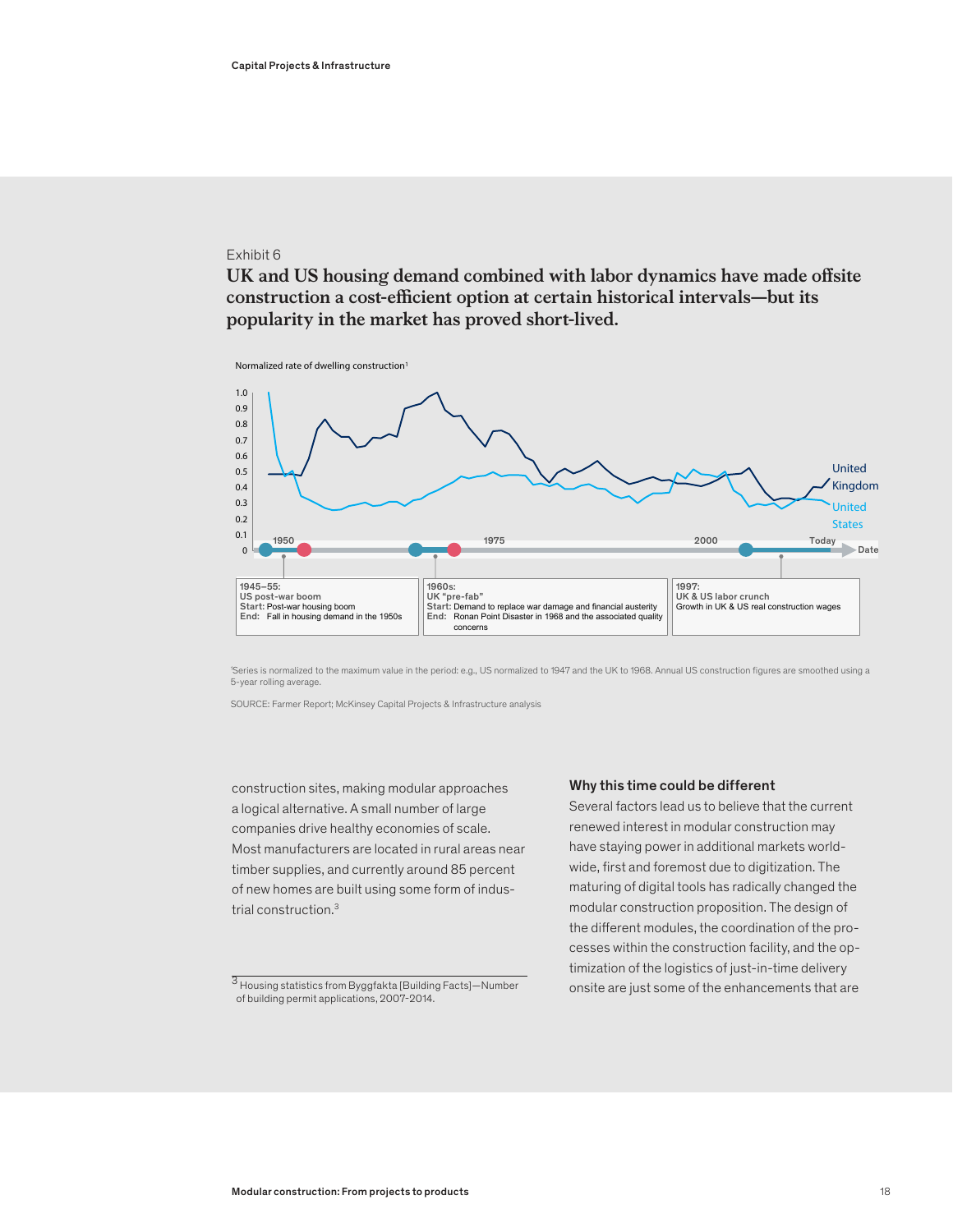changing the modular proposition. The further development of these tools, including automated design, will further enhance the modular proposition. For example, Katerra uses an integrated technology platform across the construction value chain—solutions include global enterprise resource planning (ERP) deployment, and other industrial Internet of Things tools. The company utilizes building information modeling to directly reach its global supply chain infrastructure for ease of ordering, tracking, and manufacturing. Quality assurance in-factory reduces resources and process time, while mining advanced analytics helps to optimize productivity onsite.

Additionally, some companies are successfully challenging the preconceptions of prefab housing as low-quality, prompting a change in consumer perceptions. These companies are offering highend homes, often with a modernist look and an emphasis on sustainability. Some use residential designs by "starchitects", and have even appeared on the pages of *Architectural Digest* and *Dwell.*<sup>4</sup>

4 Nick Mafi, "Yves Béhar debuts a line of beautifully designed prefab homes," Architectural Digest, November 2, 2018.

#### **Labor dynamics and demand are at the top of the list of factors driving adoption of modular construction**

Seven factors determine whether modular construction is likely to penetrate a given market (Exhibit 7). Labor shortages and an inability to keep up with demand stand out as the most decisive.

A limited supply of skilled labor, which in turn drives up wages and costs, often sets the stage for modular construction solutions. As described earlier, shifting to offsite manufacturing work is cheaper—and it may even attract new people into the workforce who do not wish to move from one construction site to another following projects.

The shift from onsite to offsite construction requires significant investment in manufacturing facilities and companies will only undertake that investment when they feel certain there is a robust pipeline of projects to keep the facility humming over the long term. Traditionally, projects are procured one at a time, making it hard for facility owners to have that confidence, especially given the cyclical nature of development and the impact this will have on factory utilization rates. But today, many markets are facing deep, structural supply shortages that will take years to address. Previous MGI research, for example, found that California needs to build 3.5 million units by 2025 to close its housing gap.<sup>4</sup> Demand is clearly more than sufficient in many markets to maintain manufacturing facilities, especially given that many existing facilities are already running at capacity with long waiting lists.

<sup>&</sup>lt;sup>4</sup> A tool kit to close California's housing gap: 3.5 million homes by 2025, McKinsey Global Institute, October 2016, McKinsey.com. For a discussion of this issue at a global level, see *A blueprint for addressing the global affordable housing challenge*, McKinsey Global Institute, October 2014, McKinsey.com.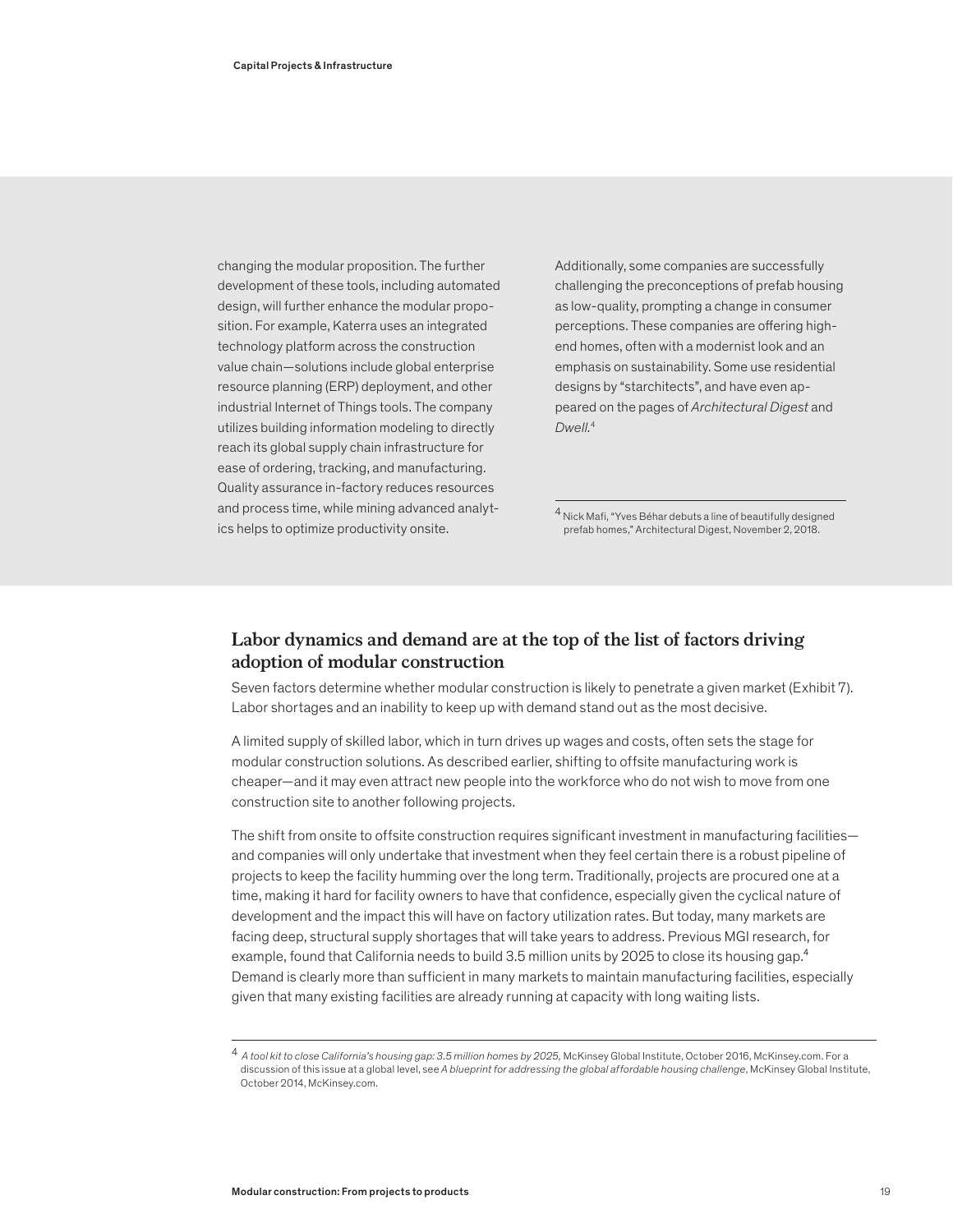



Source: McKinsey analysis

Several additional drivers can have an important impact on the attractiveness of modular construction, including supply chain and logistics. Transport regulations constrain the size of modules that can be moved by road in some markets (including some US states), and access may also be limited in some dense urban locations. The second and related point involves other types of local constraints. In Scandinavia, for example, limited daylight in winter makes it particularly attractive to reduce onsite construction. In other cases, compact sites may make it desirable to deliver and rapidly install modules without requiring significant storage of materials. Third, geographies with ample access to low-cost materials (such as timber) are natural markets.

One major factor is quality perception. In some markets, the industry will need to overcome lingering perceptions from the post-war era that prefab housing is only a poor-quality, cookie-cutter solution for the masses. One route is to emphasize sustainability and future savings on energy and repair bills. Another route would be to focus on the appeal of modular construction in parts of the housing market where consumers already expect standardized offerings at scale, such as hostels, public-housing projects, retirement communities, and hotels. Our clients have also indicated that their customers, particularly in the younger generation, appreciate the quality implications of transitioning to an industrialized manufacturing approach. Also, from a developer's point of view, in many segments in the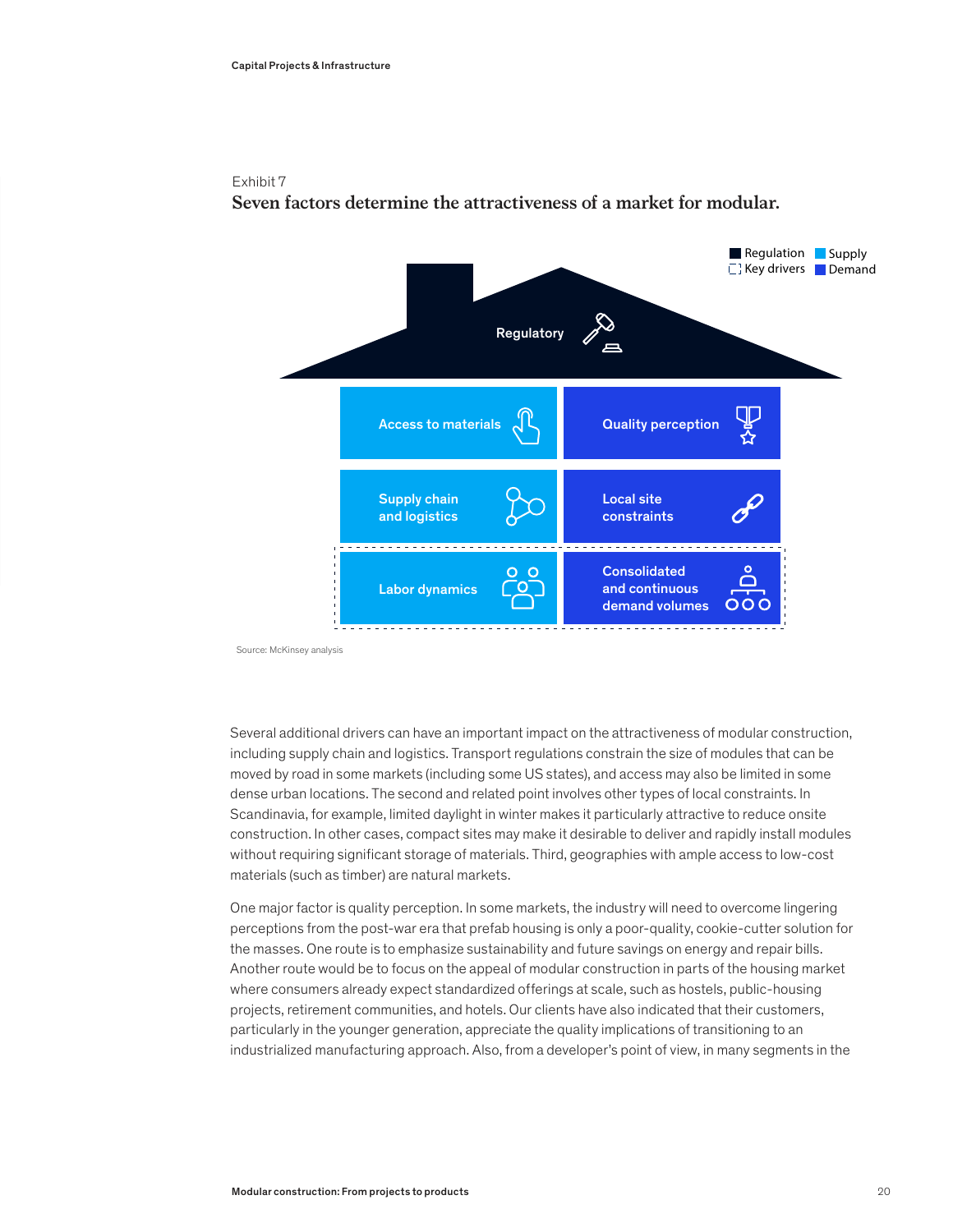build-to-let market and also parts of build-to-sale, customers are not even aware of the difference between a modular and traditional build approach, so won't have strong opinions on the difference as long as design and functional quality needs are met.

The final determinant is regulation. Quality certification standards and warranties are big drivers that can inform customers and give them confidence. These certifications and warranties also facilitate the provision of financing as development financiers and mortgage providers need them to agree loans. Financing will also become easier as scale is achieved and insolvency risk is alleviated. Governments can additionally help to drive adoption by including offsite manufacturing targets in public projects. In Singapore, for example, all government housing projects must use prefinished volumetric modules. Sustainability requirements and incentives will also help to drive the industry toward the most carbonneutral products and practices. Another option is to support mortgages for the purpose of offsite manufactured homes. Similarly, building standards will have an important role in driving the uptake of modular construction. The more that they can move towards harmonization across different geographies and sectors, the more that suppliers will be able to drive scale into their pipeline.

#### **Many markets worldwide have the conditions in place for modular construction to take root**

Since unmet housing demand and the relative scarcity and cost of construction labor are the biggest predictors of where modular construction can gain traction, it is helpful to identify where those two conditions intersect. Exhibit 8 illustrates why this shift has taken hold in Japan and Scandinavia—and it highlights growth potential in markets such as Australia, the United Kingdom, Singapore, and the US West Coast.

Although modular construction is currently used for only about 5 percent of new homes in Australia, the right conditions appear to be in place, since the country has both high construction wages and great unmet demand for housing.<sup>5</sup> Most of the offsite manufacturing that takes place today uses relatively basic manual production lines, but there is increasing interest and investment from leading players.

Singapore's Housing Development Board is building 20,000 to 30,000 units a year using offsite manufacturing, driven by a desire to speed construction.

In the United Kingdom, offsite manufacturing has been used in about 15,000 new homes in 2018. Production costs are still high, but rising labor costs are making modular products more competitive. $^{6}$ 

In the western United States, the ecosystem is generally fragmented and small scale, with around 200 low-capacity manufacturers. However, high and rising construction wages in skilled trades such as electricians have driven a recent shift toward offsite manufacturing. This is related to the sustained construction boom that is outstripping capacity, which is driving comparatively higher and rising wages. This is making it economical to start using modular construction. Major investors (including SoftBank, Google's parent company Alphabet, and even Amazon) have invested in prefab home developments and builders such as Katerra, RAD Urban, and Factory OS.

**Unmet housing demand and relatively scarce construction labor are the biggest predictors of where modular construction can**  gain traction.

<sup>5</sup> Housing Industry Association, Australia.

<sup>6</sup> UK Ministry of Housing, Communities & Local Government.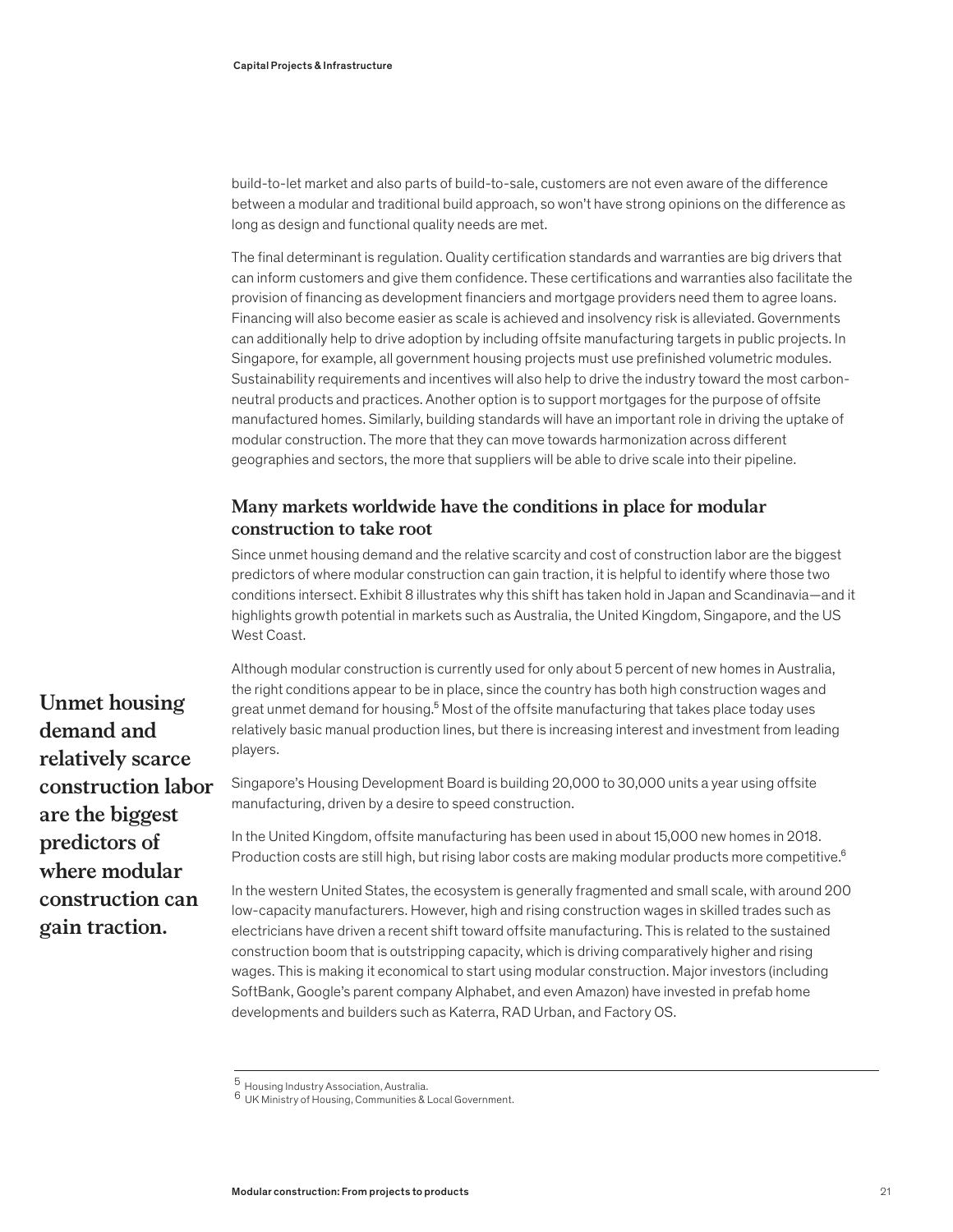#### Exhibit 8

Many countries exhibit conditions appropriate for growth in offsite **Many countries exhibit conditions appropriate for growth in offsite construction, and some markets are already established .**







<sup>1</sup>Construction wage divided by national median wage.

²2017–20 average housing projection as a % of national housing stock

Source: 5 in 5 Modular Growth Initiative (Ryan Smith); ABS.Stat; CMCH; curbed.com; Euroconstruct; HIA Australia; ILOSTAT; interviews; Ministry of International Trade and Industry (Japan); Mitsui Fudosan; Natural Resources Canada; OECD; Prefab Housing (Matthew Aitchison); Roland Berger; UK Ministry of Housing; Urban Redevelopment Authority; US Census Bureau; McKinsey Capital Projects & Infrastructure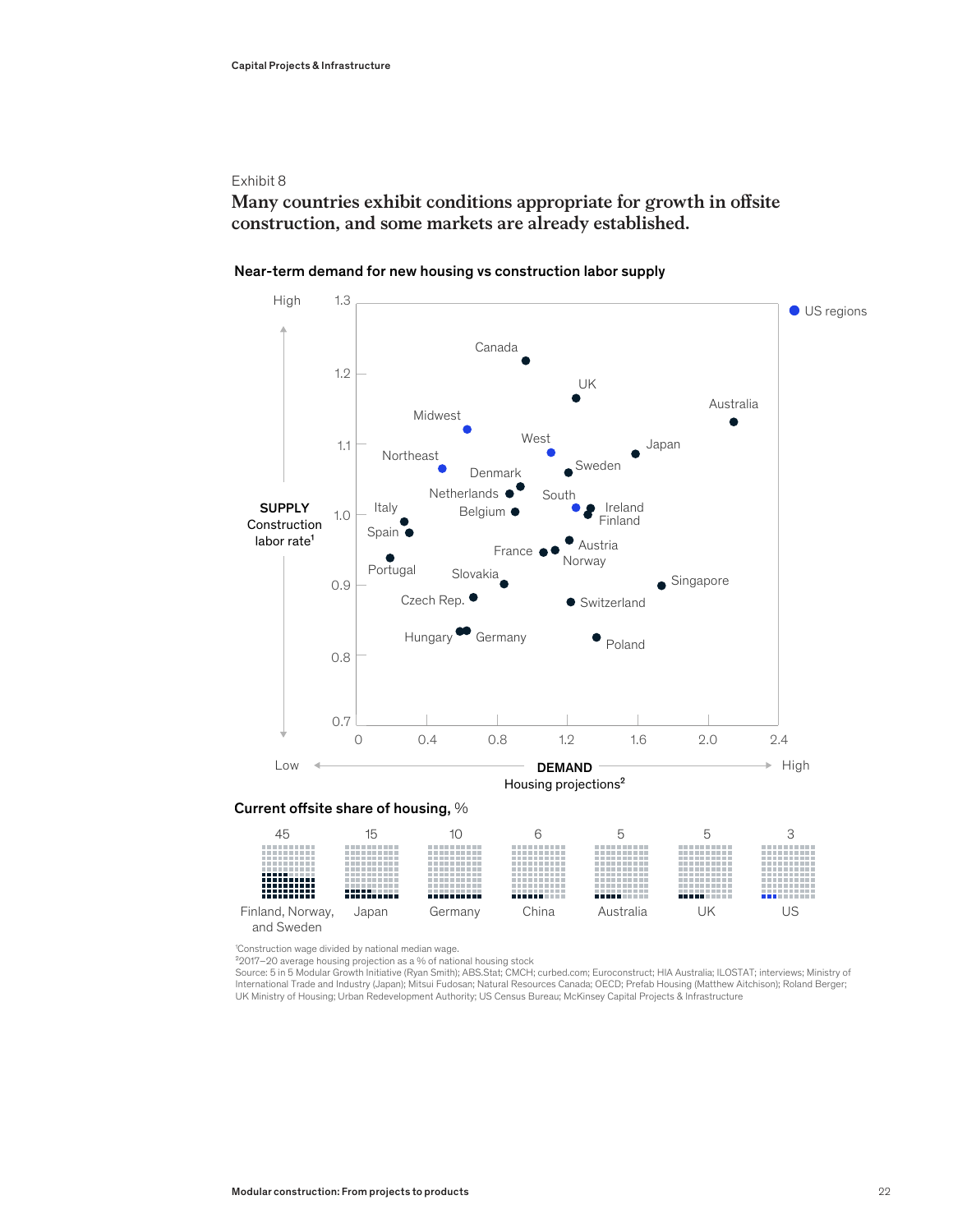One surprising aspect of the chart is the relatively low apparent position of Germany in terms of the two drivers versus the relatively high penetration of offsite construction in the market. One reason for this may be that 75–80 percent of residential buildings and 85–90 percent of offsite-produced residential buildings in Germany are built by private households, meaning that the market is driven by different dynamics, where owners place a premium on convenience, cost and schedule certainty, and energy savings.<sup>7</sup>

#### **Modularization can disrupt the construction and real-estate ecosystem**

Shifting from traditional, familiar building techniques to more efficient modular prefabrication will require major changes—not only from modular manufacturers but also for developers, construction firms, investors, and the public sector.

#### Modular manufacturers: Scale and optimize

Modular manufacturers need business models and plants that maximize efficiencies and quality. Today, many are operating at capacity and facing the need to scale up quickly to respond to demand. The next set of challenges will therefore include attracting the right forms of financing, expanding facilities, and moving to higher operational standards.

Six priorities can help achieve further improvement in productivity and maximize the cost savings over traditional onsite construction:

1. *Achieving economies of scale.* One of the key drivers of cost savings comes from economies of scale. This requires large-enough factories as well as sufficient output to ensure repeatability, learning, and volume savings on procurement. Our interviews indicate that companies achieve a rapid and substantial step-up in productivity when they begin turning out approximately 1,000 units per year. Another step-up, typically associated with another 5 percent boost in productivity, seems to be reached at about 5,000 units per annum (Exhibit 9). The fundamental dilemma facing many modular suppliers at this stage of their evolution is whether they can tap into a reliable pipeline of work within geographic reach to justify these larger-scale and more productive plants.

One strategy to achieve utilization of a factory is that used by BoKlok. The concept is owned 50-50 by Skanska and Ikea, while all of the production and construction is carried out by Skanska. BoKlok produces apartment blocks, terraced houses, and flexible flats. A key consideration in its approach is factory capacity utilization. The company leverages several factories: one owned factory in Sweden and several sub-contracted factories (in Poland and the Baltic states) which handle production overflow. This multi-site solution allows for optimization of capacity utilization, ensuring the "home" factory is always at 100 percent utilization, where Skanska can also look to further lower costs through driving continuous improvement.

2. *Integrating along the value chain.* Modular players can ensure sufficiently large portfolios of projects to maintain the utilization of their factory if they integrate or partner with owners and developers to guarantee a pipeline. This will help sustain the productivity benefits provided by the

<sup>7</sup> German Federal Statistics Office.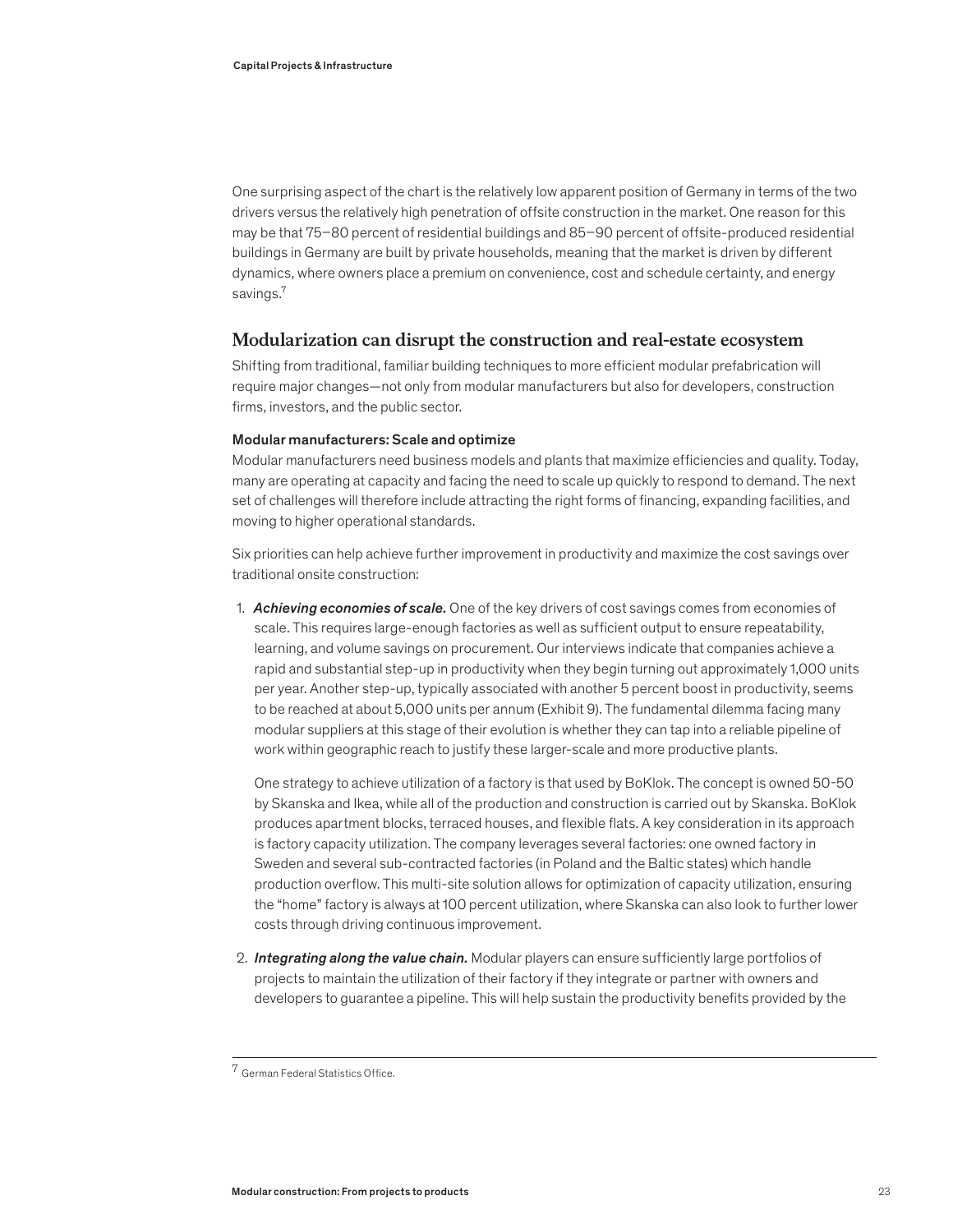#### Exhibit 9

#### **The first critical productivity step is achieved at approximately 1,000 units a year, beyond which productivity gains slow down .**



Source: Expert interviews

manufacturing approach. In addition, developing design capabilities or partnering with designers can ensure the development of standardized products tailored for the manufacturing process. Integrating materials supply at the back-end of the value chain can help capture the gains from standardization and internalize distributor and OEM mark-ups. This highlights potential for modular construction to initiate deeper structural changes in the industry. The likes of Katerra and BoKlok are examples of players taking a more integrated approach.

3. *Optimizing design.* Modular construction requires different design thinking to account for production efficiencies, opportunities to develop standardization to offer mass customization, and ease of transport and assembly. All of this has to work within the same mandate that always governs construction projects: creating pleasing and functional spaces for the eventual occupants. The right design can improve productivity by 3–12 percent. One useful analogy is the automotive industry. Car makers use the same chassis in multiple car models but swap out various features to make different models look and feel distinct. Even within these models, customers are often given options to personalize a vehicle, all of which can be achieved in the manufacturing process. The design needs to lend itself to maintaining a processing line, without the need constantly to change the line itself to deliver some custom features.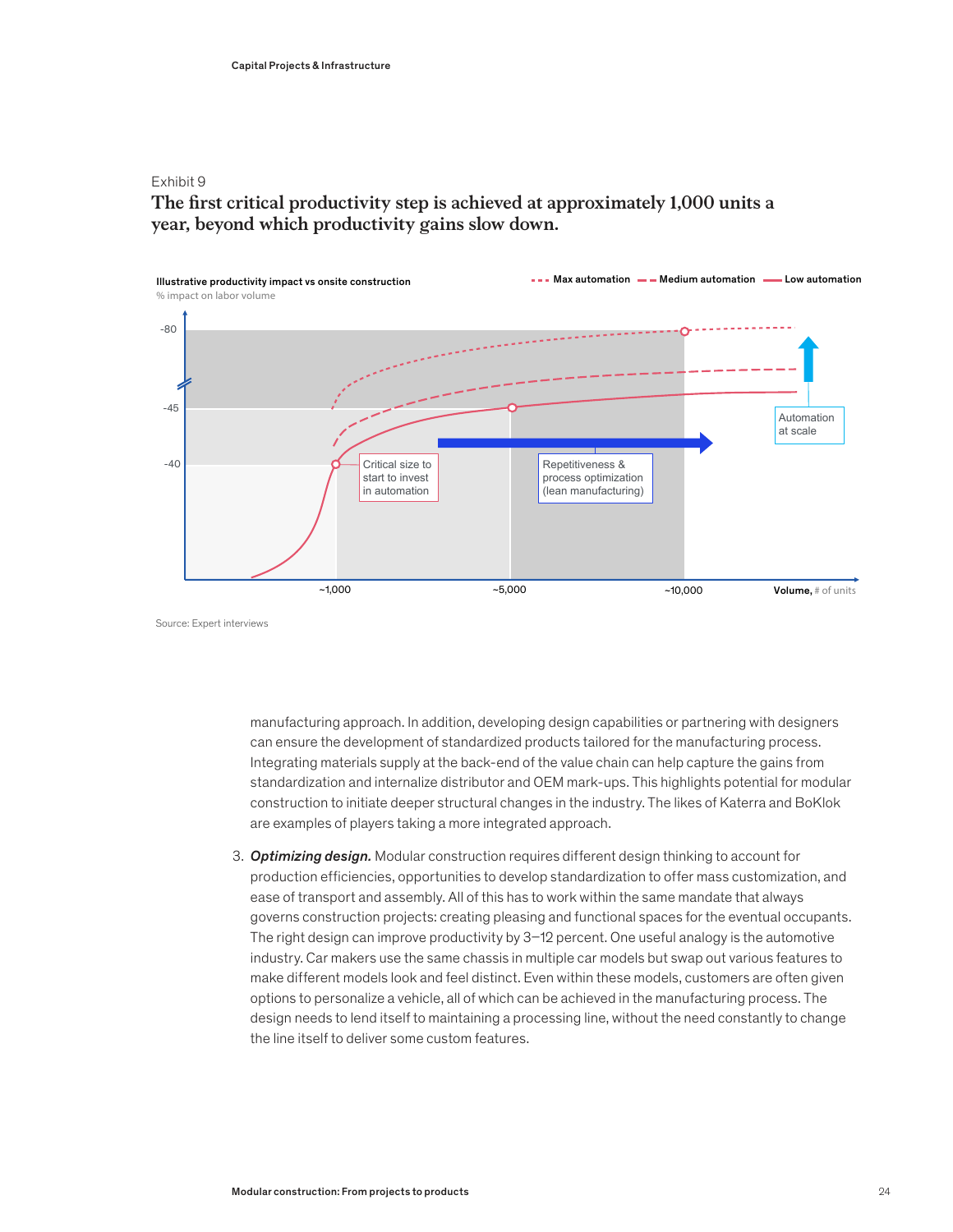- 4. *Digitizing and harnessing data.* As the construction sector digitizes more broadly, modular players should have a head start they can continue to capitalize upon. Providing a platform, perhaps utilizing virtual and augmented reality, for customers to tailor designs will be easier for modular players, which will also naturally evolve with digital models and processes throughout the manufacturing process and supply chain. Digitally enabled just-in-time delivery to sites will be critical, since it will not be efficient to stack and store modules on site for later use. RIB SAA Software Engineering, for instance, provides planning and robot software for modular construction manufacturers. It is developing full-system solutions for the industry, including production planning and logistics, as well as control systems for prefabrication machinery.
- 5. *Automation.* There are two stages involved in the transition to offsite manufacturing. The first is simply moving construction offsite and into a facility, even though tasks are still carried out by hand. This will result in significant productivity benefits. However, companies can achieve another step change in productivity by introducing robotics and other automation technologies into the manufacturing process. This will take the construction industry into a similar realm to automotive manufacturing. Two challenges need to be overcome. First, determining the optimal setup and then setting up a highly automated facility requires significant upfront investment, reinforcing the need for a steady demand pipeline. Second, construction materials are currently supplied to the specification necessary for highly manual onsite construction. While humans with judgment can make adjustments to work around imperfections in materials, machine processing requires greater precision. This puts the onus on the supply chain to deliver high-specification products at a comparable cost. The productivity benefits from automation are not just limited to the manufacturing process. They also have a role on construction sites. For example, automated cranes will be able to lift and move the modules into the required position, made easier by the repeatable nature of the modules.

Lindbacks, a modular construction firm in Sweden, uses Randek's industrial construction machinery to automate a variety of construction tasks including nailing, milling of openings, sheet cutting, gluing, inkjet marking, and sheet addition and handling. Another is controlled by CAD-generated data as a solution for the production of insulated walls that can be configured for different wall lengths, widths, and heights, as well as the number of wall layers.

6. *Improving capabilities.* Most modular suppliers will need to invest in building skills and expertise. Companies will need new capabilities in design, manufacturing operations, and digital technologies. Their go-to-market strategies may include deeper partnerships with developers, construction firms, and financiers. They will need to compete with other industries for scarce digital talent. Finally, they will need to introduce and maintain the classic kind of "continuous improvement" mentality that leading manufacturers have developed over the years. This contrasts with the struggles the construction industry has faced in training talent, which is a result of the low-margin nature of the business.

Our high-level modeling suggests that companies pushing forward successfully on all six fronts could lower costs on a total project by more than 30 percent, topping the 20 percent potential discussed earlier.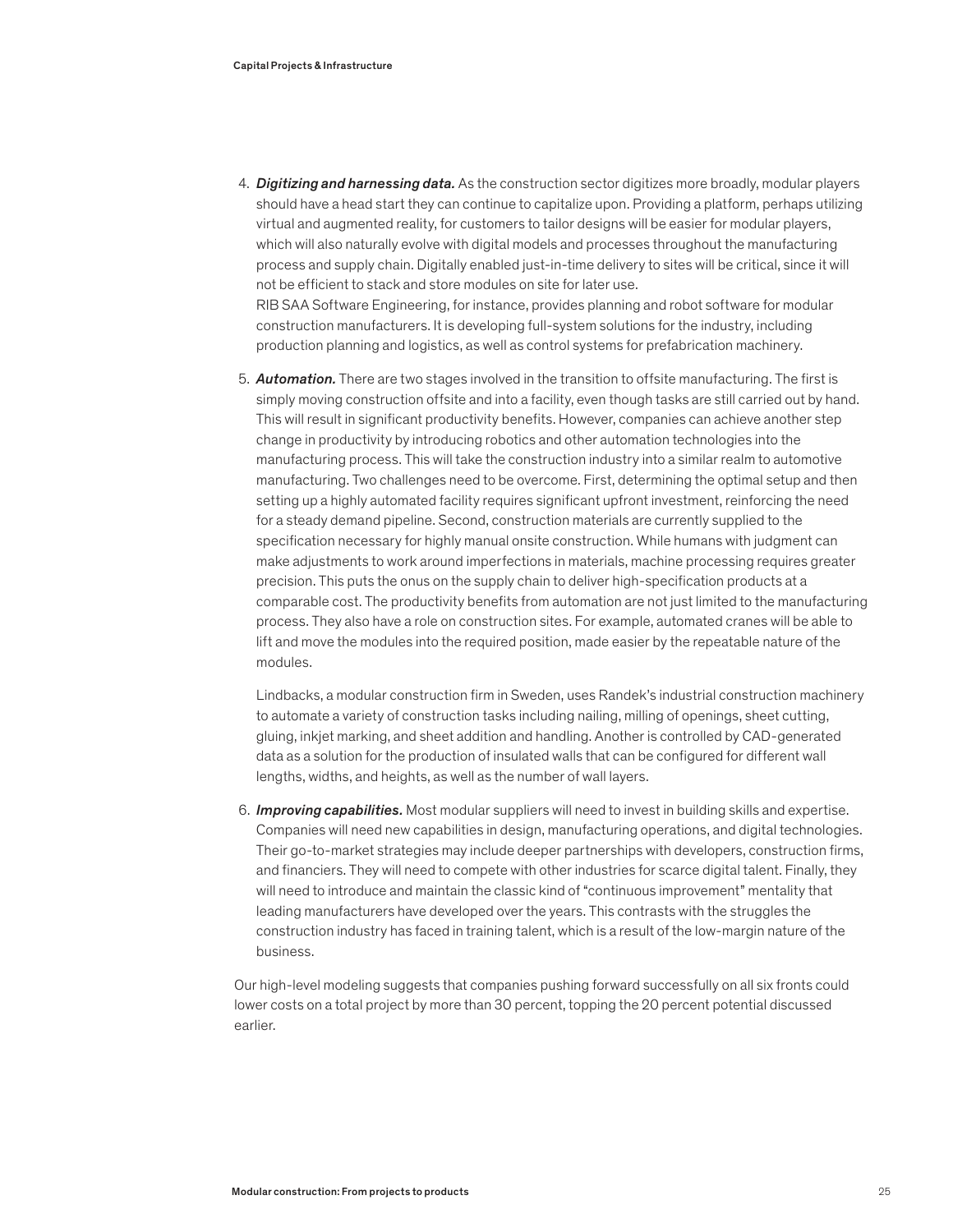#### Developers: Scale up, move toward "product" offerings with a clear value proposition, and partner

An increasing number of developers are intrigued by modular construction's potential, but are not sure how to make the leap in a way that guarantees reliable advantages.

A good starting point for developers is identifying the segments of a portfolio where volume, repeatability, and retained ownership come into play. These can be designed as a "product core" that remains consistent across developments. These products may then need to be tailored for a modular approach (for instance, reducing the use of basements and bespoke ground floor designs, changing room widths to maximum road transport limits, or minimizing variability). Using prefabrication, while offering a degree of customization—such as enabling customers to choose some interior finishes and altering the façade and layout, will be crucial to satisfying both end customers and local authorities. Developers should look to understand and optimize the strategic trade-offs in the products they commission and develop between quality, cost savings, and time savings (Exhibit 10).

#### Exhibit 10

#### **For developers, value creation requires trade-offs between various factors.**



- Material used vs local customer preferences
- Building dimensions and floor space vs optimized in-situ design
- Lifecycle: Durability, maintainability, energy and opex properties, and resale value •

#### Investors: Disruption will create winners and losers—and hence attractive opportunities

Disruption in construction has been talked about for decades. There is growing evidence that it is coming. This disruption will result in winners and losers and the construction landscape will look very different, which makes it a particularly interesting sector for smart investors seeking alpha at this time. Investors should seek to understand the markets that will most likely be disrupted and the detailed trends, strategies, and capabilities that will set the winners and losers apart.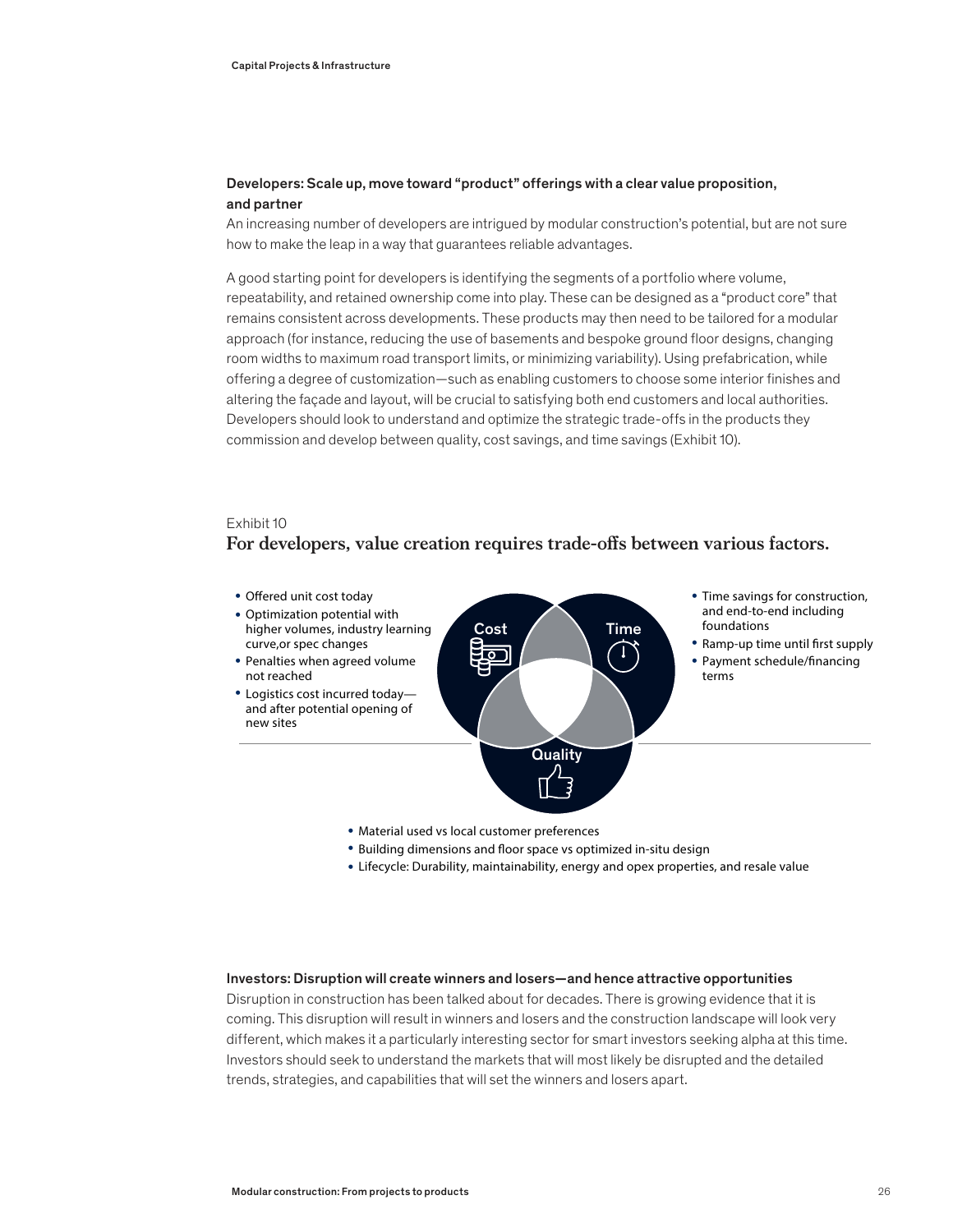Activity in this area is heating up, too. Beyond the recent funding rounds for Katerra led by Softbank, we see that, for instance, Polcom—the modular supplier to hotels—was purchased by the Griffin and PIMCO funds for over \$250 million, indicating the attention that investors are starting to pay to the industry. Overall investment in the construction industry has increased on average by 9 percent a year since 2009, concentrated in North America and Western Europe but also growing significantly in Asia.<sup>8</sup>

#### Materials suppliers: Prepare for a shift in products and go-to-market—or enter the space

First and foremost, building materials suppliers face a shift in their choice of building materials. For instance, if cross-laminated timber and steel-frame based modules gain market share, this will affect cement companies—not only providing new material choices for the structure, but also reducing the need for foundation materials due to a structure's lighter weight.

Materials suppliers may also face an entirely different go-to-market landscape. Their customers may no longer be fragmented installers or traditional distributors, but larger manufacturers that are optimizing for different objectives.

Materials suppliers, however, may be well placed to enter the prefabrication space. They have knowledge of both the industry as well as of efficient manufacturing and supply chain environments and, as such, may have a head-start over smaller engineering and construction firms.

#### Public sector: Bundle the project pipeline and update building codes

Public-sector entities, like private-sector developers, have an opportunity to achieve cost savings and productivity benefits by taking a modular approach with any large-scale publicly funded projects that have repeatable elements, including schools. They can have a bigger impact by bundling these projects across cities, regions, or states. If government clients establish standards, they can turn to different manufacturers and help to drive change throughout the industry.

The public sector can also facilitate modular adoption by modernizing building codes—which dovetails with the goal of removing barriers to more affordable housing. To the extent that can be achieved and is appropriate, the streamlining of building codes can drive manufacturing efficiency across different geographies. Approval processes can be faster and more efficient if product designs and production processes can be approved in factories rather than on each individual project site, reducing the inspection burden on site to assembly verification only.

#### Engineering and construction firms: Preempt commoditization in a shifting value chain

Delivering projects in a new way begins to challenge the traditional role of engineering and construction firms. While modules will still need to be assembled, onsite construction may become a smaller and more commoditized part of the value chain. Today general contractors manage complex projects with many subcontracted trades involved and shoulder executional risks, but they are at risk of being cut out of a value chain focused on simple module assembly with high cost and schedule certainty (Exhibit 11).

Traditional engineering and construction firms can counter this risk by moving into development, consulting, and planning. They can also aggressively make use of modules to gain margin advantages over competitors for what looks to be an extended transitionary period. Some may team up with

<sup>8</sup> Pitchbook deal analysis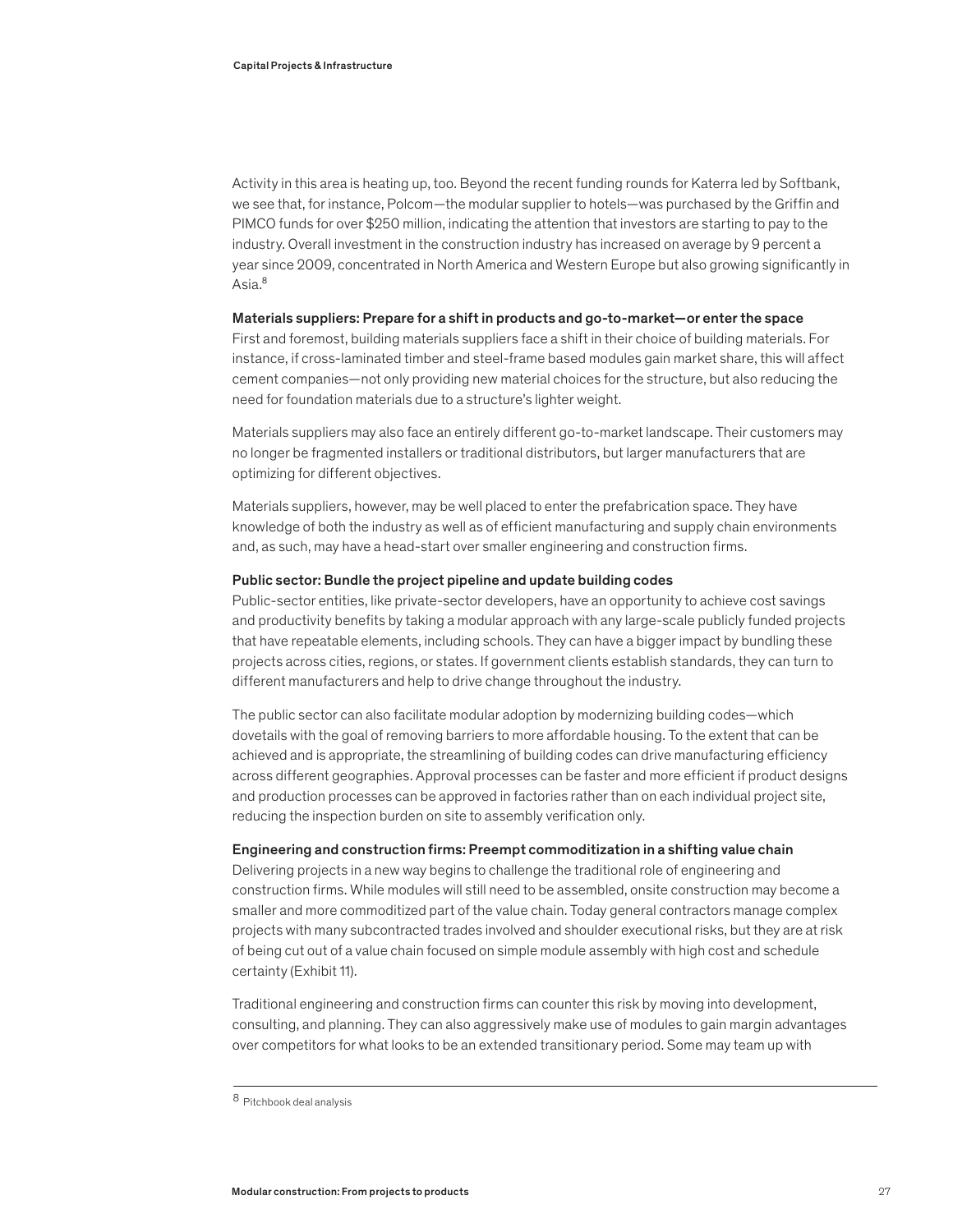#### Exhibit 11 **All players need to prepare for shifts in value pools .**



Source: Client studies; expert interviews; McKinsey analysis

module manufacturers. Finally, they can focus on highly complex projects that demand more onsite work, since custom projects will not disappear even in a more modular world. Even for firms that choose to maintain a traditional focus, accelerating digitization, being open to new collaborations, and keeping operations lean will be critical to competing in the future.

These players could also look to compete in the modular construction space. For example, Skender in the United States has pursued a strategy of vertical integration to try to bring in-house as much of the modular value chain as is feasible, including architectural design, engineering fabrication, and construction. The contractor sees this approach as giving it a point of difference in Chicago's housing market.

After decades of relatively slow change, an at-scale shift to modularization—alongside digitization looks likely to disrupt the construction industry and broader ecosystem. All players should evaluate the trend and impact, and assess their strategic choices, to ensure they can benefit rather than risking being left behind.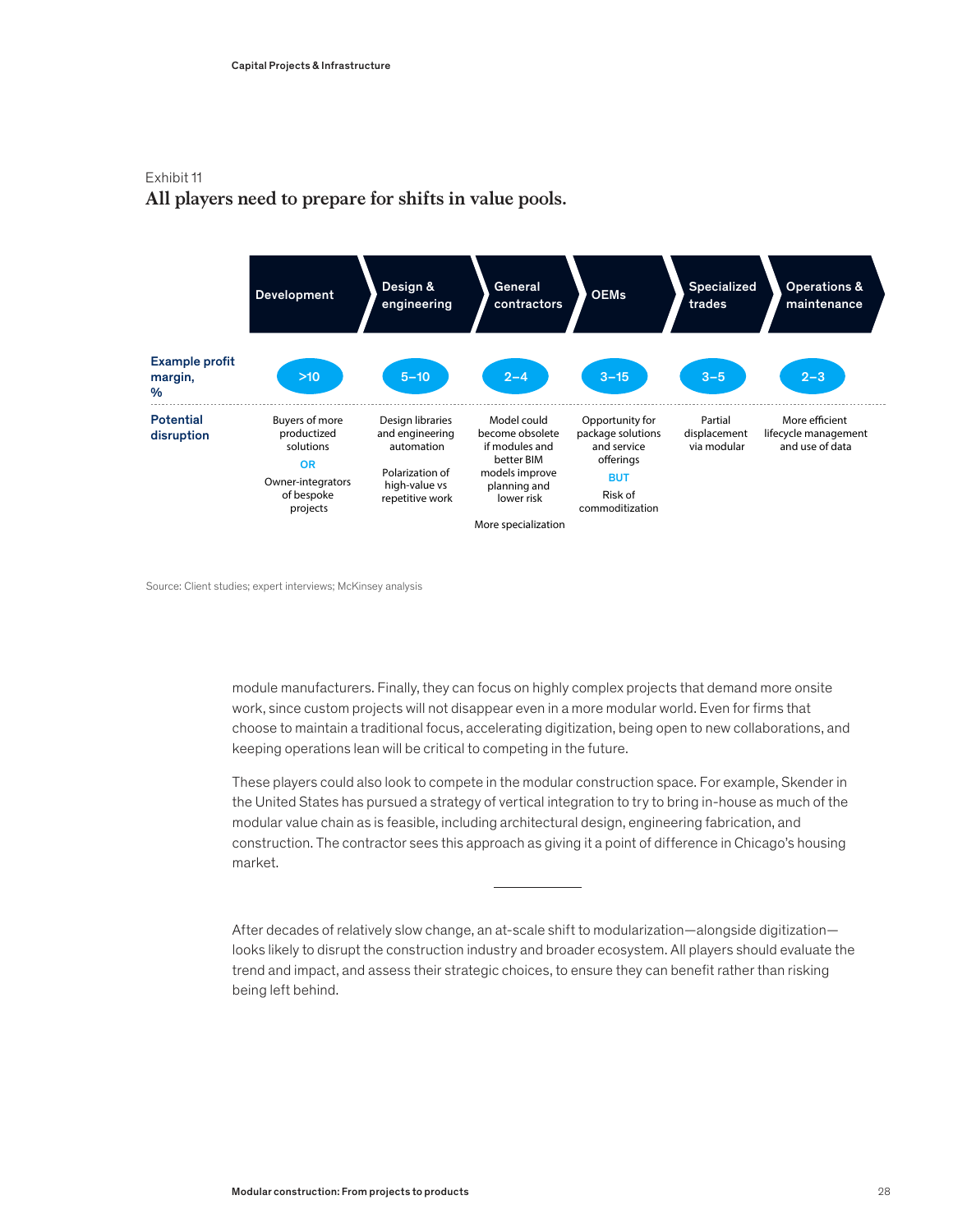### **Bibliography**

Barbosa, Filipe, et al., *Reinventing construction: a route to higher productivity*, MGI, February 2017.

Berg, Nate, "Germany's prefab mansions are sleek, sturdy, and expensive-housing-design," Curbed, 2017.

Burgess, Gemma, Michael Jones, and Kathryn Muir, *What is the role of off-site housing manufacture in a digital built Britain?* Cambridge University, 2018.

Chevin, Denise, "Is offsite really the answer to our housing problems?" BIM+, June 2018.

Farmer, Mark, *The Farmer Review of UK Labour Construction Model*, Construction Leadership Council, October 2016.

Hall, Robert W., "Tokyo Sekisui routinely builds 80% of a house in 3 days," *AME*, 2008.

Hoover, Sabine and Jay Snyder, Ethan Cowles, *New day, new mindset: Rethinking offsite construction*, FMI owner survey, FMI, 2018.

Peltokorpi, Antti, et al, "Categorizing modularization strategies to achieve various objectives of building investments," *Construction Management and Economics*, 2018.

Quale, John, *Offsite architecture: Constructing the Future*, Ch10: "High-performance affordable homes, 2017."

Smith, Ryan E. and Ivan Rupnik, *5 in 5 modular growth initiative*, Modular Building Institute, 2018.

Smith, Ryan and Talbot Rice, *Offsite architecture: Constructing the Future*: Ch7: "Permanent modular construction," 2017.

Smith, Ryan and Talbot Rice, *Permanent modular construction: Process, practice, performance,*  Modular Building Institute, 2015.

Stern, Dale, "Steel-framed modular construction for high-rise hotels: What you need to know," *Hotel Online*, December 2017.

Velamati, Sri, *Conference Report: State of the Art Modular construction in 2017*, 2012.

Xie, Jenny, "Preparing for our prefab future," *Curbed*, 2015.

*Feasibility, benefits and challenges of modular construction in high rise development in the United States: A developer's perspective*, Modular Building Institute, 2017.

*Innovation in buildings workstream: Demand creation, investment and volume surety*, Construction Leadership Council, November 2017.

Lloyds Bank, *Housebuilding Report 2018*.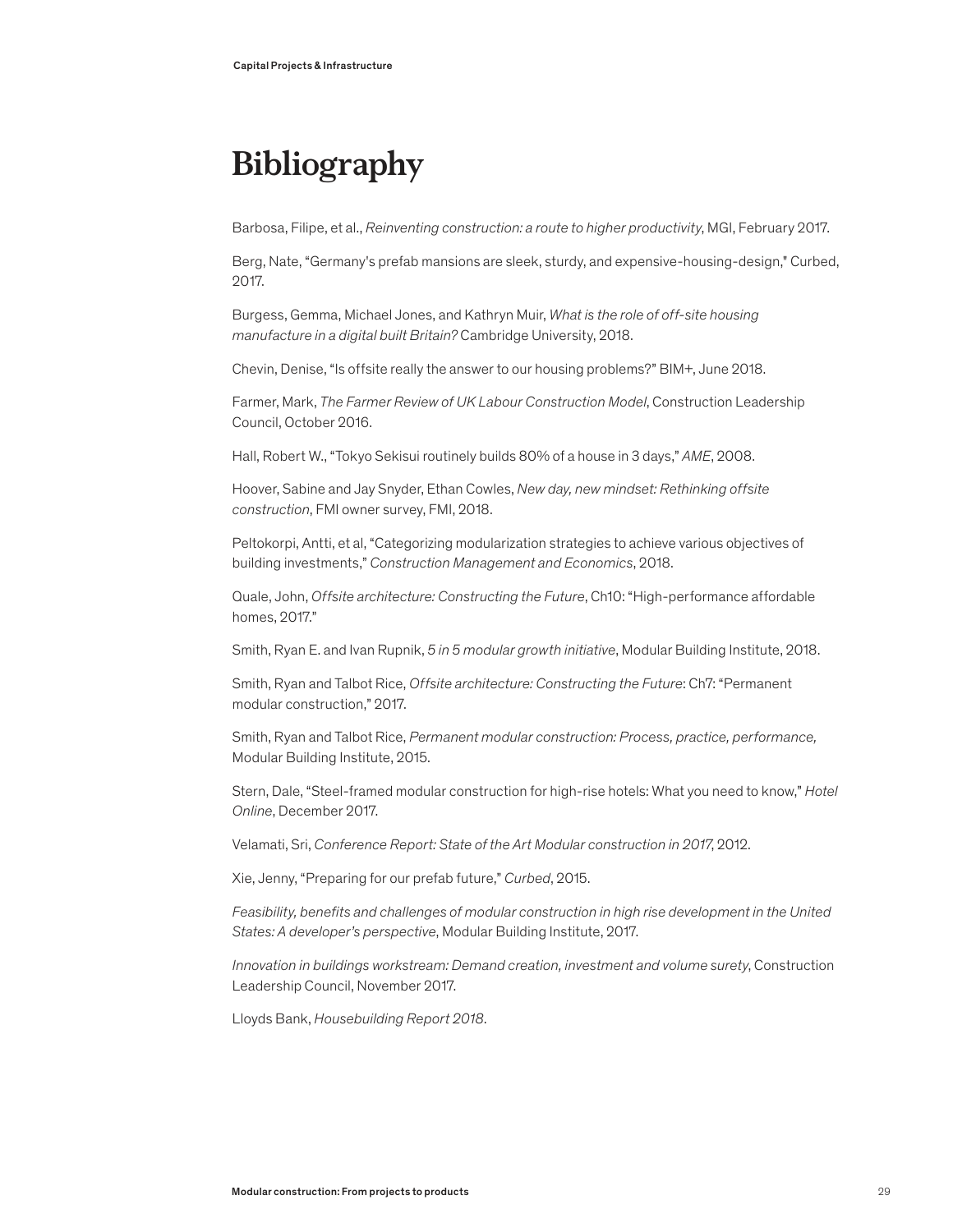*MBI 2017 Q3 Report*, Modular Building Institute, August 2017.

*Modern methods of construction: Views from the industry*, NHBC Foundation, June 2016.

*Permanent Modular Construction*, Modular Building Institute, 2017.

*Prefabrication and Modularization: Increasing Productivity in the Construction Industry*, McGraw-Hill, 2011.